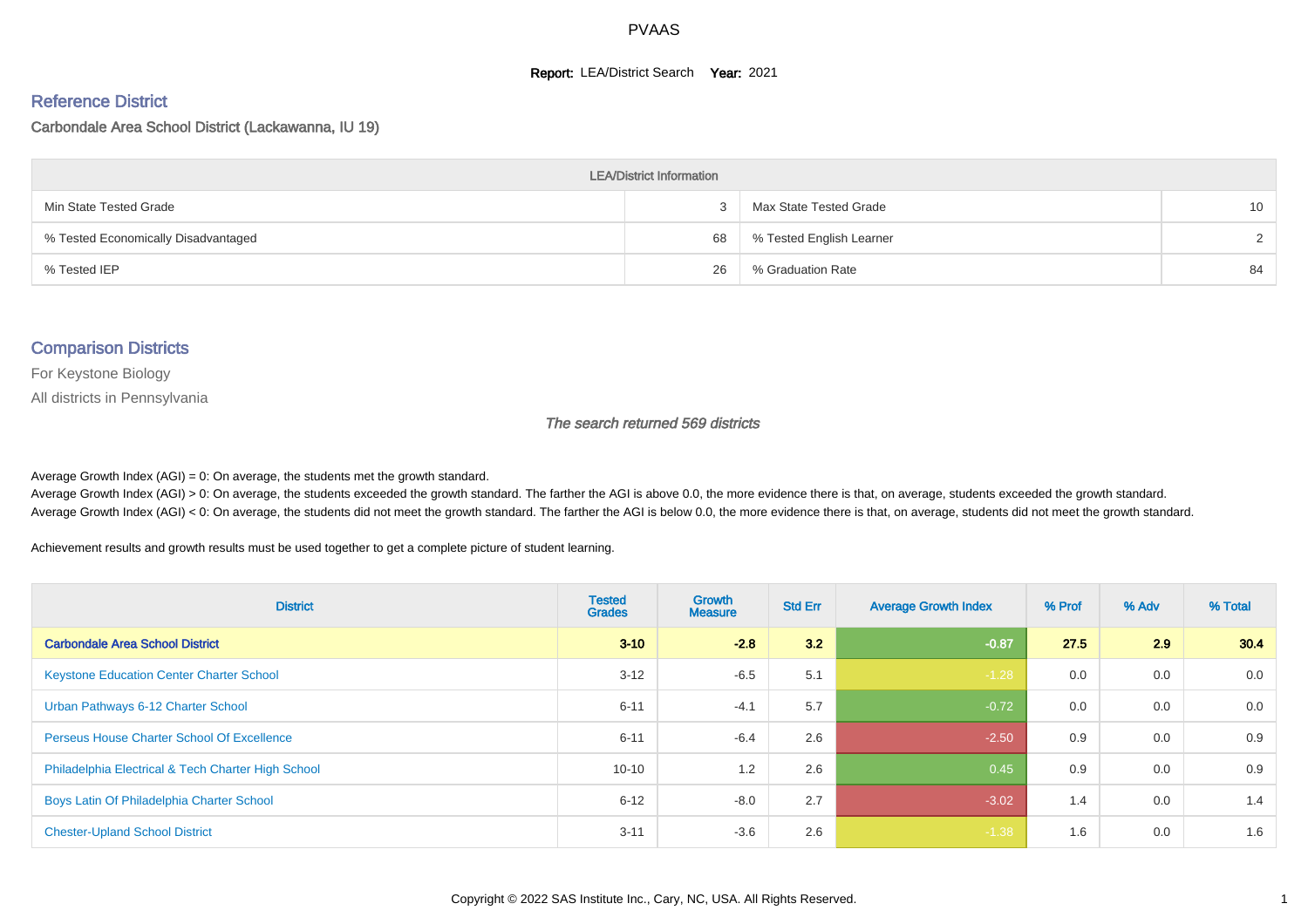| <b>District</b>                                                       | <b>Tested</b><br><b>Grades</b> | <b>Growth</b><br><b>Measure</b> | <b>Std Err</b> | <b>Average Growth Index</b> | % Prof | % Adv | % Total |
|-----------------------------------------------------------------------|--------------------------------|---------------------------------|----------------|-----------------------------|--------|-------|---------|
| <b>Carbondale Area School District</b>                                | $3 - 10$                       | $-2.8$                          | 3.2            | $-0.87$                     | 27.5   | 2.9   | 30.4    |
| <b>Aliquippa School District</b>                                      | $3 - 11$                       | $-20.0$                         | 3.6            | $-5.54$                     | 1.7    | 0.0   | 1.7     |
| <b>Innovative Arts Academy Charter School</b>                         | $6 - 11$                       | $-7.2$                          | 2.5            | $-2.83$                     | 2.0    | 0.0   | 2.0     |
| <b>Chester Charter Scholars Academy Charter School</b>                | $3 - 12$                       | $-6.2$                          | 3.3            | $-1.88$                     | 2.2    | 0.0   | 2.2     |
| La Academia Partnership Charter School                                | $6 - 11$                       | $-15.5$                         | 5.7            | $-2.70$                     | 2.3    | 0.0   | 2.3     |
| People For People Charter School                                      | $3 - 12$                       | 6.4                             | 5.6            | $1.15$                      | 2.4    | 0.0   | 2.4     |
| <b>Sto-Rox School District</b>                                        | $3 - 10$                       | $-7.0$                          | 3.5            | $-1.99$                     | 3.2    | 0.0   | $3.2\,$ |
| <b>Mastery Charter School - Gratz Campus</b>                          | $7 - 10$                       | $-9.5$                          | 4.6            | $-2.09$                     | 0.0    | 3.4   | 3.4     |
| <b>Universal Audenried Charter School</b>                             | $9 - 11$                       | $-3.8$                          | 2.5            | $-1.53$                     | 3.0    | 0.5   | $3.5\,$ |
| <b>Tech Freire Charter School</b>                                     | $9 - 11$                       | 0.7                             | 2.5            | 0.27                        | 3.6    | 0.0   | 3.6     |
| <b>York City School District</b>                                      | $3 - 12$                       | $-17.7$                         | 1.8            | $-10.05$                    | 3.2    | 0.7   | 3.9     |
| <b>Clairton City School District</b>                                  | $3 - 11$                       | $-1.6$                          | 5.0            | $-0.32$                     | 3.8    | 0.5   | 4.4     |
| Aspira Bilingual Cyber Charter School                                 | $3 - 11$                       | 5.1                             | 5.8            | 0.87                        | 4.8    | 0.0   | 4.8     |
| <b>Claysburg-Kimmel School District</b>                               | $3 - 11$                       | $-1.2$                          | 5.2            | $-0.22$                     | 5.0    | 0.0   | $5.0\,$ |
| <b>West Side CTC</b>                                                  | $9 - 10$                       | $-32.0$                         | 3.9            | $-8.16$                     | 5.9    | 0.0   | 5.9     |
| <b>Allentown City School District</b>                                 | $3 - 12$                       | $-16.9$                         | 1.4            | $-12.37$                    | 5.9    | 0.4   | 6.3     |
| Morrisville Borough School District                                   | $3 - 11$                       | $-13.1$                         | 3.7            | $-3.52$                     | 4.9    | 1.6   | $6.6\,$ |
| <b>Belmont Charter School</b>                                         | $3 - 10$                       | 2.2                             | 3.4            | 0.64                        | 5.3    | 1.8   | $7.0\,$ |
| <b>Lawrence County CTC</b>                                            | $10 - 11$                      | $-9.8$                          | 3.7            | $-2.68$                     | 7.3    | 0.0   | $7.3$   |
| <b>Propel Charter School-Homestead</b>                                | $3 - 11$                       | $-5.0$                          | 3.9            | $-1.27$                     | 7.3    | 0.0   | 7.3     |
| <b>Turkeyfoot Valley Area School District</b>                         | $3 - 12$                       | $-15.4$                         | 5.8            | $-2.66$                     | 3.8    | 3.8   | 7.6     |
| Preparatory Charter School Of Mathematics, Science, Tech, And Careers | $9 - 10$                       | $-5.1$                          | 2.5            | $-2.03$                     | 6.3    | 1.4   | 7.7     |
| <b>Propel Charter School-Montour</b>                                  | $3 - 10$                       | $-3.4$                          | 3.6            | $-0.93$                     | 7.7    | 0.0   | 7.7     |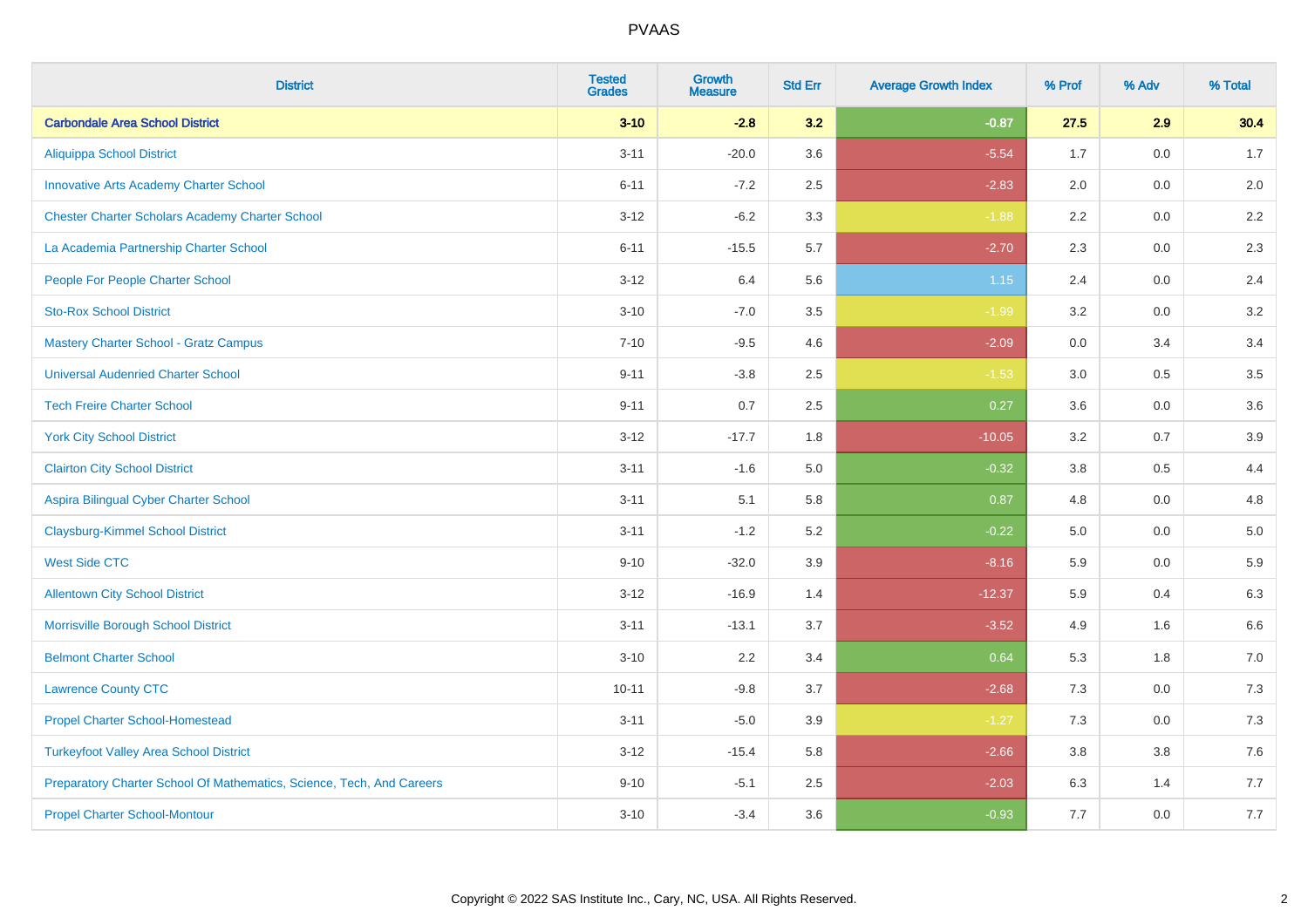| <b>District</b>                                   | <b>Tested</b><br><b>Grades</b> | <b>Growth</b><br><b>Measure</b> | <b>Std Err</b> | <b>Average Growth Index</b> | % Prof  | % Adv | % Total |
|---------------------------------------------------|--------------------------------|---------------------------------|----------------|-----------------------------|---------|-------|---------|
| <b>Carbondale Area School District</b>            | $3 - 10$                       | $-2.8$                          | 3.2            | $-0.87$                     | 27.5    | 2.9   | 30.4    |
| <b>Harrisburg City School District</b>            | $3 - 11$                       | $-0.2$                          | 2.0            | $-0.11$                     | 6.0     | 2.0   | 8.0     |
| Propel Charter School - Braddock Hills            | $3 - 11$                       | $-2.1$                          | 3.3            | $-0.63$                     | 4.8     | 3.2   | 8.1     |
| Lincoln Leadership Academy Charter School         | $3 - 12$                       | $-7.4$                          | 3.7            | $-1.99$                     | 6.4     | 2.1   | 8.5     |
| Dr Robert Ketterer Charter School Inc             | $6 - 12$                       | 7.1                             | 4.3            | 1.66                        | 7.3     | 1.7   | $9.0\,$ |
| <b>Shade-Central City School District</b>         | $3 - 11$                       | $-14.6$                         | 4.0            | $-3.68$                     | 9.6     | 0.0   | 9.6     |
| <b>Executive Education Academy Charter School</b> | $3 - 10$                       | $-14.6$                         | 3.0            | $-4.81$                     | 8.5     | 1.2   | 9.8     |
| <b>Tacony Academy Charter School</b>              | $3 - 11$                       | $-12.9$                         | 3.3            | $-3.90$                     | 8.6     | 1.4   | 10.0    |
| <b>KIPP Dubois Charter School</b>                 | $9 - 10$                       | $-3.0$                          | 3.1            | $-0.95$                     | 10.0    | 0.0   | 10.0    |
| <b>Sugar Valley Rural Charter School</b>          | $3 - 11$                       | $-3.6$                          | 3.7            | $-0.98$                     | 10.3    | 0.0   | 10.3    |
| <b>Woodland Hills School District</b>             | $3 - 12$                       | $-4.2$                          | 2.5            | $-1.66$                     | 10.1    | 1.4   | 11.5    |
| <b>Greater Johnstown School District</b>          | $3 - 11$                       | $-3.5$                          | 2.4            | $-1.45$                     | 10.3    | 1.3   | 11.5    |
| Esperanza Cyber Charter School                    | $3 - 11$                       | 7.1                             | 6.1            | 1.15                        | $8.8\,$ | 2.9   | 11.8    |
| New Kensington-Arnold School District             | $3 - 11$                       | $-5.8$                          | 3.2            | $-1.80$                     | 10.8    | 1.2   | 12.0    |
| <b>Big Beaver Falls Area School District</b>      | $3 - 11$                       | $-17.9$                         | 2.8            | $-6.27$                     | 9.4     | 2.8   | 12.2    |
| <b>Multicultural Academy Charter School</b>       | $9 - 11$                       | 6.0                             | 3.4            | 1.77                        | 12.3    | 0.0   | 12.3    |
| <b>Norristown Area School District</b>            | $3 - 12$                       | $-25.4$                         | 1.7            | $-15.35$                    | 10.6    | 1.8   | 12.4    |
| Community Academy Of Philadelphia Charter School  | $3 - 11$                       | 0.1                             | 2.6            | 0.06                        | 9.7     | 2.6   | 12.4    |
| <b>Mastery Charter School - Thomas Campus</b>     | $3 - 10$                       | 7.9                             | 5.7            | 1.39                        | 12.5    | 0.0   | 12.5    |
| <b>Lancaster School District</b>                  | $3 - 12$                       | $-10.0$                         | 1.4            | $-7.22$                     | 9.0     | 3.9   | 12.8    |
| Mastery Charter School - Shoemaker Campus         | $7 - 10$                       | $-2.3$                          | 2.8            | $-0.81$                     | 10.1    | 3.7   | 13.8    |
| <b>Steelton-Highspire School District</b>         | $3 - 11$                       | $-5.3$                          | 3.2            | $-1.65$                     | 13.9    | 0.0   | 13.9    |
| <b>Tussey Mountain School District</b>            | $3 - 12$                       | $-13.0$                         | 3.3            | $-3.93$                     | 11.1    | 3.2   | 14.3    |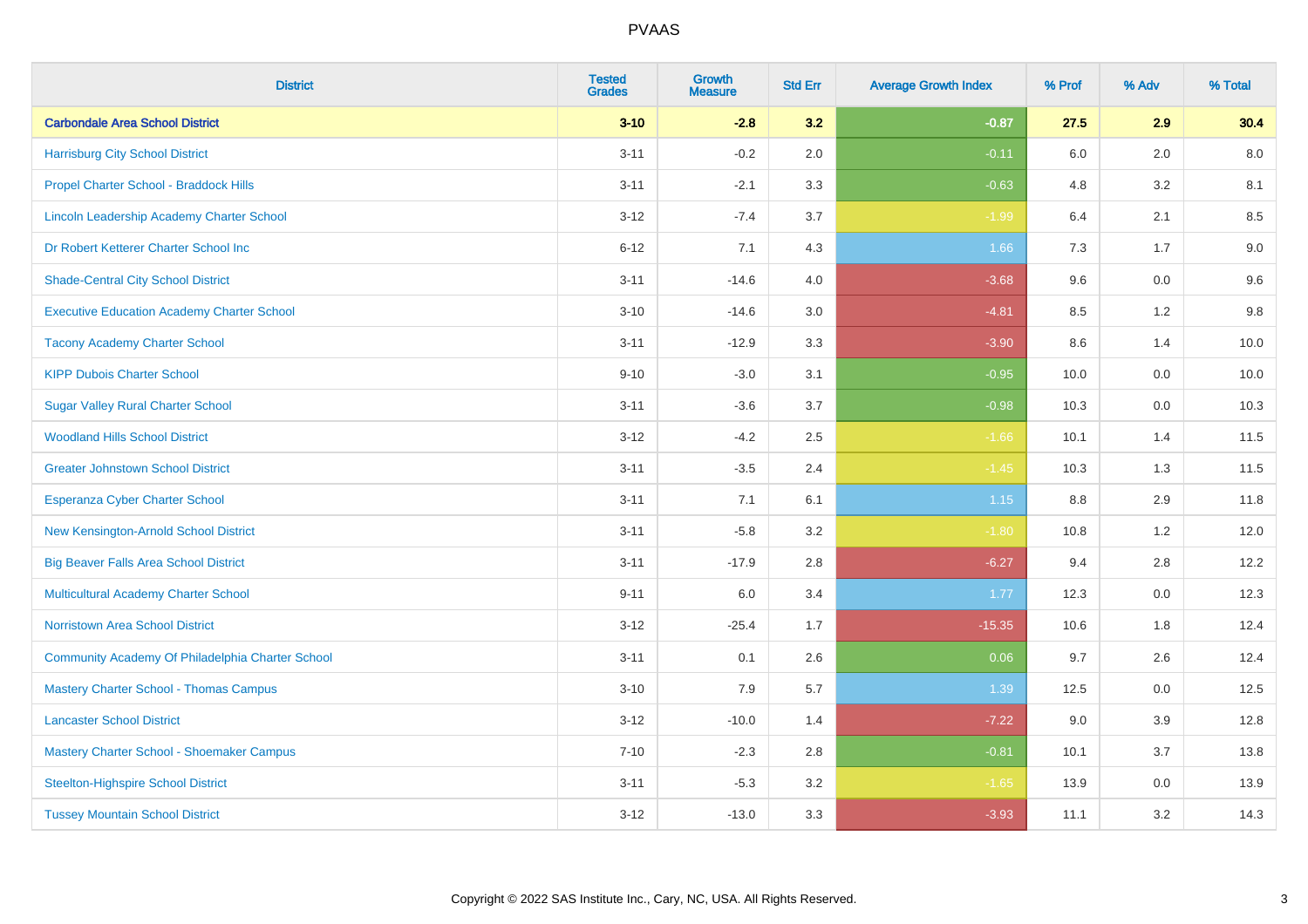| <b>District</b>                          | <b>Tested</b><br><b>Grades</b> | <b>Growth</b><br><b>Measure</b> | <b>Std Err</b> | <b>Average Growth Index</b> | % Prof | % Adv | % Total |
|------------------------------------------|--------------------------------|---------------------------------|----------------|-----------------------------|--------|-------|---------|
| <b>Carbondale Area School District</b>   | $3 - 10$                       | $-2.8$                          | 3.2            | $-0.87$                     | 27.5   | 2.9   | 30.4    |
| <b>Shenandoah Valley School District</b> | $3 - 11$                       | $-4.5$                          | 3.5            | $-1.29$                     | 14.3   | 0.0   | 14.3    |
| <b>Cornell School District</b>           | $3 - 11$                       | $-5.5$                          | 4.6            | $-1.20$                     | 11.3   | 3.2   | 14.5    |
| <b>Washington School District</b>        | $3 - 11$                       | $-15.9$                         | 2.9            | $-5.44$                     | 12.9   | 1.7   | 14.7    |
| <b>Hanover Area School District</b>      | $3 - 11$                       | $-14.7$                         | 4.7            | $-3.13$                     | 12.1   | 3.0   | 15.2    |
| Imhotep Institute Charter High School    | $9 - 11$                       | $-17.6$                         | 5.8            | $-3.03$                     | 15.4   | 0.0   | 15.4    |
| <b>Blacklick Valley School District</b>  | $3 - 11$                       | $-0.9$                          | 3.9            | $-0.23$                     | 7.7    | 7.7   | 15.4    |
| <b>Coatesville Area School District</b>  | $3 - 11$                       | $-9.5$                          | 1.6            | $-5.81$                     | 12.8   | 3.3   | 16.2    |
| <b>Rochester Area School District</b>    | $3 - 11$                       | $-5.7$                          | 3.9            | $-1.45$                     | 14.9   | 2.1   | 17.0    |
| <b>Muhlenberg School District</b>        | $3 - 10$                       | $-17.8$                         | 1.9            | $-9.34$                     | 12.4   | 4.6   | 17.0    |
| <b>City CHS</b>                          | $10 - 11$                      | $-5.6$                          | 2.4            | $-2.34$                     | 15.9   | 1.5   | 17.4    |
| Esperanza Academy Charter School         | $4 - 11$                       | 2.1                             | 2.1            | 1.01                        | 14.2   | 3.6   | 17.8    |
| <b>Wilkes-Barre Area School District</b> | $3 - 11$                       | $-12.4$                         | 2.4            | $-5.18$                     | 14.2   | 3.7   | 17.9    |
| <b>Sharon City School District</b>       | $3 - 11$                       | $-6.5$                          | 2.3            | $-2.79$                     | 13.1   | 5.0   | 18.1    |
| <b>Bristol Township School District</b>  | $3 - 11$                       | $-7.4$                          | 1.4            | $-5.32$                     | 13.8   | 4.6   | 18.4    |
| <b>Mcguffey School District</b>          | $3 - 11$                       | $-12.1$                         | 3.0            | $-4.06$                     | 12.8   | 5.9   | 18.6    |
| <b>Burgettstown Area School District</b> | $3 - 11$                       | $-11.2$                         | 3.2            | $-3.46$                     | 16.0   | 2.7   | 18.7    |
| <b>Columbia Borough School District</b>  | $3 - 12$                       | $-1.1$                          | 3.6            | $-0.31$                     | 17.2   | 1.7   | 19.0    |
| <b>Achievement House Charter School</b>  | $7 - 11$                       | $-8.2$                          | 3.6            | $-2.28$                     | 16.7   | 2.8   | 19.4    |
| <b>New Castle Area School District</b>   | $3 - 12$                       | $-13.6$                         | 2.3            | $-5.99$                     | 17.6   | 2.0   | 19.5    |
| <b>Frazier School District</b>           | $3 - 11$                       | $-18.9$                         | 3.4            | $-5.49$                     | 18.3   | 1.4   | 19.7    |
| <b>West Mifflin Area School District</b> | $3 - 12$                       | $-11.9$                         | 2.5            | $-4.77$                     | 15.9   | 4.0   | 19.9    |
| <b>Erie City School District</b>         | $3 - 12$                       | $-4.5$                          | 1.4            | $-3.09$                     | 13.4   | 6.7   | 20.1    |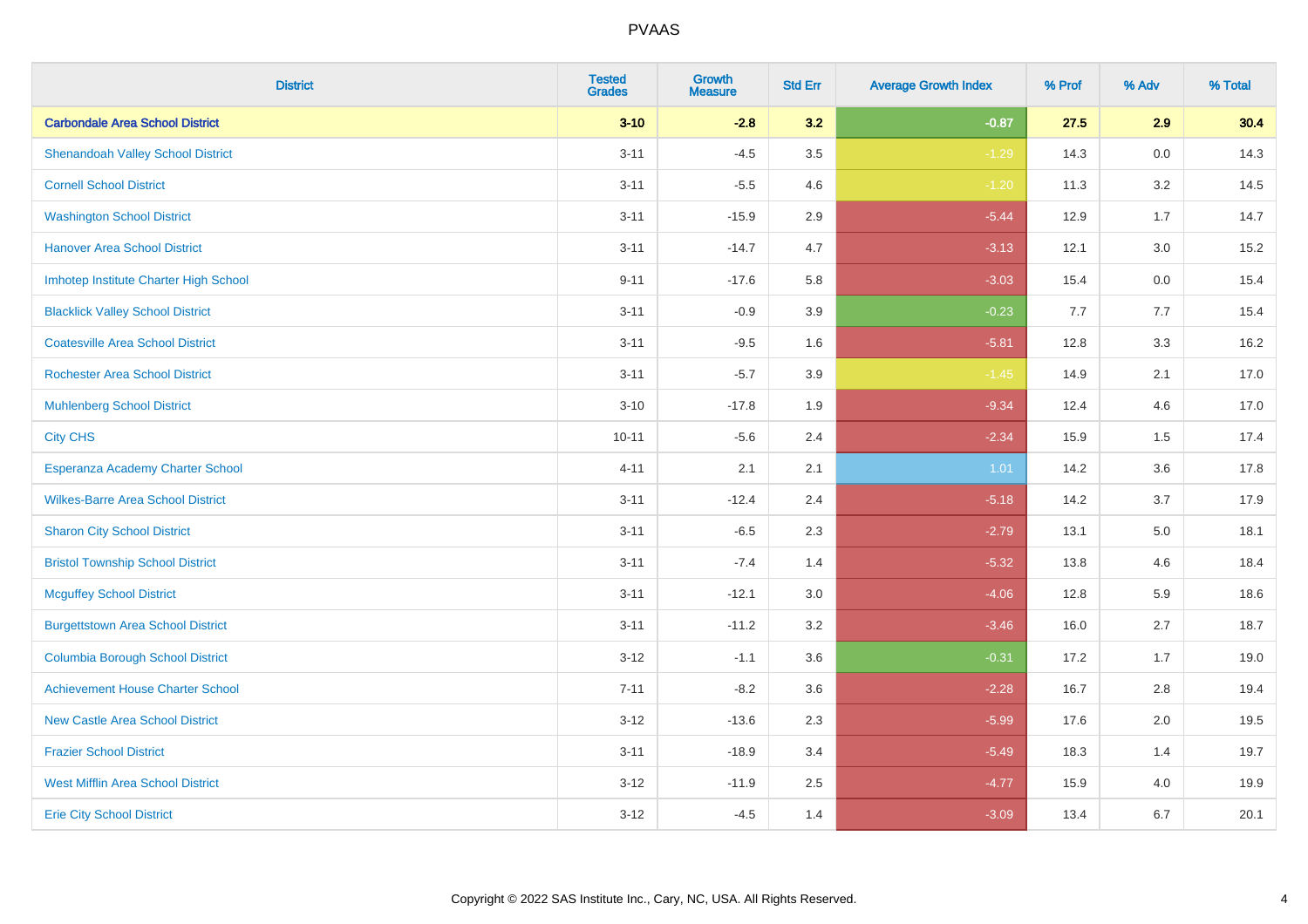| <b>District</b>                                         | <b>Tested</b><br><b>Grades</b> | <b>Growth</b><br><b>Measure</b> | <b>Std Err</b> | <b>Average Growth Index</b> | % Prof | % Adv   | % Total |
|---------------------------------------------------------|--------------------------------|---------------------------------|----------------|-----------------------------|--------|---------|---------|
| <b>Carbondale Area School District</b>                  | $3 - 10$                       | $-2.8$                          | 3.2            | $-0.87$                     | 27.5   | 2.9     | 30.4    |
| <b>Dunmore School District</b>                          | $3 - 11$                       | $-12.2$                         | 2.7            | $-4.51$                     | 15.0   | 5.3     | 20.4    |
| Jefferson County-Dubois AVTS                            | $9 - 11$                       | $-11.7$                         | 3.1            | $-3.72$                     | 17.6   | 2.8     | 20.4    |
| <b>Mastery Charter School - Pickett Campus</b>          | $6 - 10$                       | 2.7                             | 4.2            | 0.65                        | 20.6   | $0.0\,$ | 20.6    |
| <b>MaST Community Charter School II</b>                 | $3 - 10$                       | 1.4                             | 3.0            | 0.45                        | 16.1   | 4.6     | 20.7    |
| <b>Farrell Area School District</b>                     | $3 - 11$                       | $-1.9$                          | 4.2            | $-0.44$                     | 9.3    | 11.6    | 20.9    |
| <b>William Penn School District</b>                     | $3 - 12$                       | 7.0                             | 1.9            | 3.61                        | 14.0   | 7.2     | 21.3    |
| Hope For Hyndman Charter School                         | $3 - 11$                       | 5.1                             | 5.8            | 0.88                        | 14.3   | 7.1     | 21.4    |
| <b>Lebanon School District</b>                          | $3 - 11$                       | $-1.2$                          | 1.9            | $-0.63$                     | 15.2   | 6.4     | 21.6    |
| <b>Carbon Career &amp; Technical Institute</b>          | $9 - 11$                       | $-9.3$                          | 3.2            | $-2.92$                     | 19.6   | $2.2\,$ | 21.7    |
| <b>Williams Valley School District</b>                  | $3 - 11$                       | 2.6                             | 3.7            | 0.69                        | 17.0   | 5.1     | 22.0    |
| <b>Southeast Delco School District</b>                  | $3 - 10$                       | 3.9                             | 3.5            | 1.12                        | 18.6   | 3.4     | 22.0    |
| <b>Williamsburg Community School District</b>           | $3 - 11$                       | $-16.9$                         | 4.1            | $-4.14$                     | 22.4   | $0.0\,$ | 22.4    |
| <b>Antietam School District</b>                         | $3 - 10$                       | $-9.5$                          | 3.7            | $-2.57$                     | 20.9   | 1.5     | 22.4    |
| <b>Pittsburgh School District</b>                       | $3 - 11$                       | $-13.0$                         | 1.1            | $-12.25$                    | 16.1   | 6.5     | 22.6    |
| <b>Mount Carmel Area School District</b>                | $3 - 11$                       | $-7.9$                          | 2.3            | $-3.38$                     | 18.2   | 4.4     | 22.6    |
| <b>Columbia-Montour AVTS</b>                            | $9 - 10$                       | $-7.1$                          | 2.8            | $-2.52$                     | 19.5   | 3.2     | 22.7    |
| <b>Reading School District</b>                          | $3 - 11$                       | 4.3                             | 1.2            | 3.71                        | 16.8   | 6.0     | 22.8    |
| Philadelphia City School District                       | $3 - 12$                       | $-7.8$                          | 0.6            | $-13.43$                    | 16.4   | 6.5     | 22.9    |
| <b>Fannett-Metal School District</b>                    | $3 - 11$                       | $-22.3$                         | 4.8            | $-4.65$                     | 16.4   | 6.6     | 23.0    |
| <b>Redbank Valley School District</b>                   | $3 - 11$                       | $-7.5$                          | 3.1            | $-2.41$                     | 12.4   | 10.6    | 23.1    |
| Center For Student Learning Charter School At Pennsbury | $6 - 12$                       | $-3.3$                          | 6.0            | $-0.55$                     | 23.1   | 0.0     | 23.1    |
| <b>Greater Nanticoke Area School District</b>           | $3 - 12$                       | $-6.8$                          | 2.6            | $-2.58$                     | 15.2   | 8.9     | 24.1    |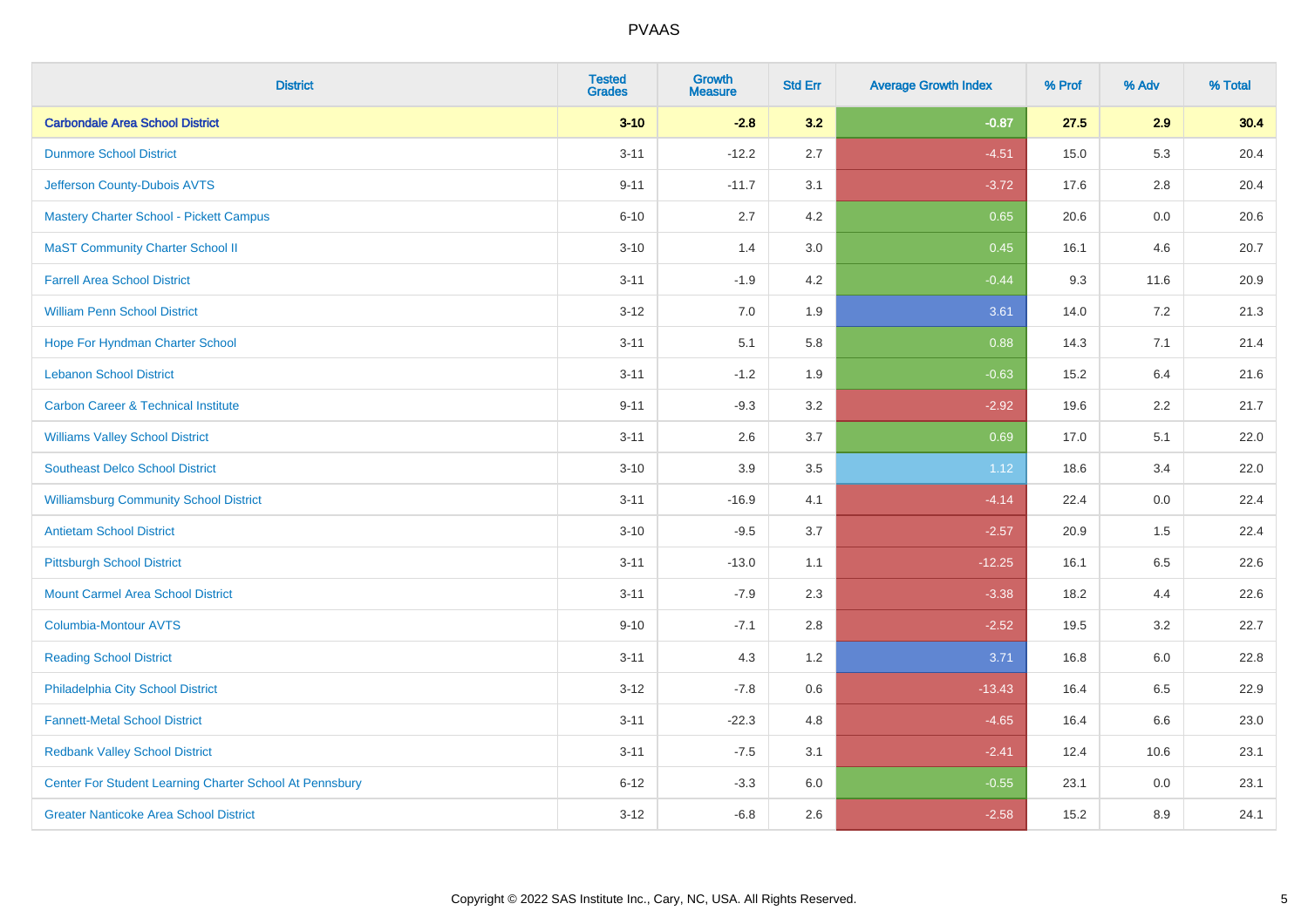| <b>District</b>                                   | <b>Tested</b><br><b>Grades</b> | <b>Growth</b><br><b>Measure</b> | <b>Std Err</b> | <b>Average Growth Index</b> | % Prof | % Adv   | % Total |
|---------------------------------------------------|--------------------------------|---------------------------------|----------------|-----------------------------|--------|---------|---------|
| <b>Carbondale Area School District</b>            | $3 - 10$                       | $-2.8$                          | 3.2            | $-0.87$                     | 27.5   | 2.9     | 30.4    |
| <b>Tidioute Community Charter School</b>          | $3 - 11$                       | 0.8                             | 4.4            | 0.19                        | 18.1   | 6.9     | 25.0    |
| <b>Maritime Academy Charter School</b>            | $3 - 10$                       | 13.2                            | 3.1            | 4.29                        | 24.0   | 1.3     | 25.3    |
| <b>Mckeesport Area School District</b>            | $3 - 12$                       | 4.6                             | 2.2            | 2.14                        | 21.1   | 4.4     | 25.5    |
| Philadelphia Academy Charter School               | $3 - 11$                       | $-14.7$                         | 2.7            | $-5.42$                     | 21.6   | 3.9     | 25.5    |
| <b>York Academy Regional Charter School</b>       | $3 - 11$                       | $-2.3$                          | 4.4            | $-0.52$                     | 23.5   | 2.0     | 25.5    |
| Jim Thorpe Area School District                   | $3 - 11$                       | $-10.9$                         | 2.4            | $-4.48$                     | 19.5   | 6.0     | 25.5    |
| Northern Lebanon School District                  | $3 - 11$                       | $-0.7$                          | 2.3            | $-0.29$                     | 18.8   | 6.8     | 25.6    |
| <b>Mount Union Area School District</b>           | $3 - 10$                       | $-2.5$                          | 2.8            | $-0.89$                     | 19.8   | 5.8     | 25.6    |
| <b>Penn Hills School District</b>                 | $3 - 11$                       | 0.0                             | 2.4            | 0.02                        | 18.4   | 7.1     | 25.6    |
| <b>Pottstown School District</b>                  | $3 - 12$                       | 2.0                             | 2.2            | 0.88                        | 19.4   | 6.2     | 25.6    |
| Mastery Charter School - Hardy Williams           | $3 - 11$                       | 6.6                             | 3.0            | 2.21                        | 24.7   | 1.2     | 25.9    |
| Pennsylvania Distance Learning Charter School     | $3 - 12$                       | $6.8\,$                         | 3.4            | 1.99                        | 19.8   | $6.2\,$ | 25.9    |
| Meyersdale Area School District                   | $3 - 11$                       | $-16.1$                         | 3.3            | $-4.94$                     | 20.3   | 5.8     | 26.1    |
| South Allegheny School District                   | $3 - 11$                       | $-0.9$                          | 3.1            | $-0.30$                     | 23.8   | 2.5     | 26.2    |
| <b>Mastery Charter High School-Lenfest Campus</b> | $7 - 11$                       | $-1.8$                          | 5.8            | $-0.30$                     | 26.3   | $0.0\,$ | 26.3    |
| <b>New Foundations Charter School</b>             | $3 - 11$                       | 0.6                             | 2.2            | 0.29                        | 22.4   | 4.0     | 26.4    |
| <b>York Co School Of Technology</b>               | $9 - 12$                       | $-10.9$                         | 1.6            | $-6.79$                     | 22.6   | 4.0     | 26.6    |
| <b>Central Cambria School District</b>            | $3 - 11$                       | $-12.7$                         | 2.3            | $-5.61$                     | 19.4   | 7.4     | 26.9    |
| <b>Roberto Clemente Charter School</b>            | $3 - 12$                       | $-3.3$                          | 4.1            | $-0.79$                     | 22.7   | 4.6     | 27.3    |
| <b>Carmichaels Area School District</b>           | $3 - 10$                       | $-7.0$                          | 3.1            | $-2.30$                     | 17.8   | 9.6     | 27.4    |
| <b>Moniteau School District</b>                   | $3 - 11$                       | $-11.8$                         | 2.9            | $-4.07$                     | 22.6   | 5.0     | 27.6    |
| <b>Scranton School District</b>                   | $3 - 12$                       | $-10.1$                         | 2.5            | $-4.04$                     | 20.0   | 7.7     | 27.7    |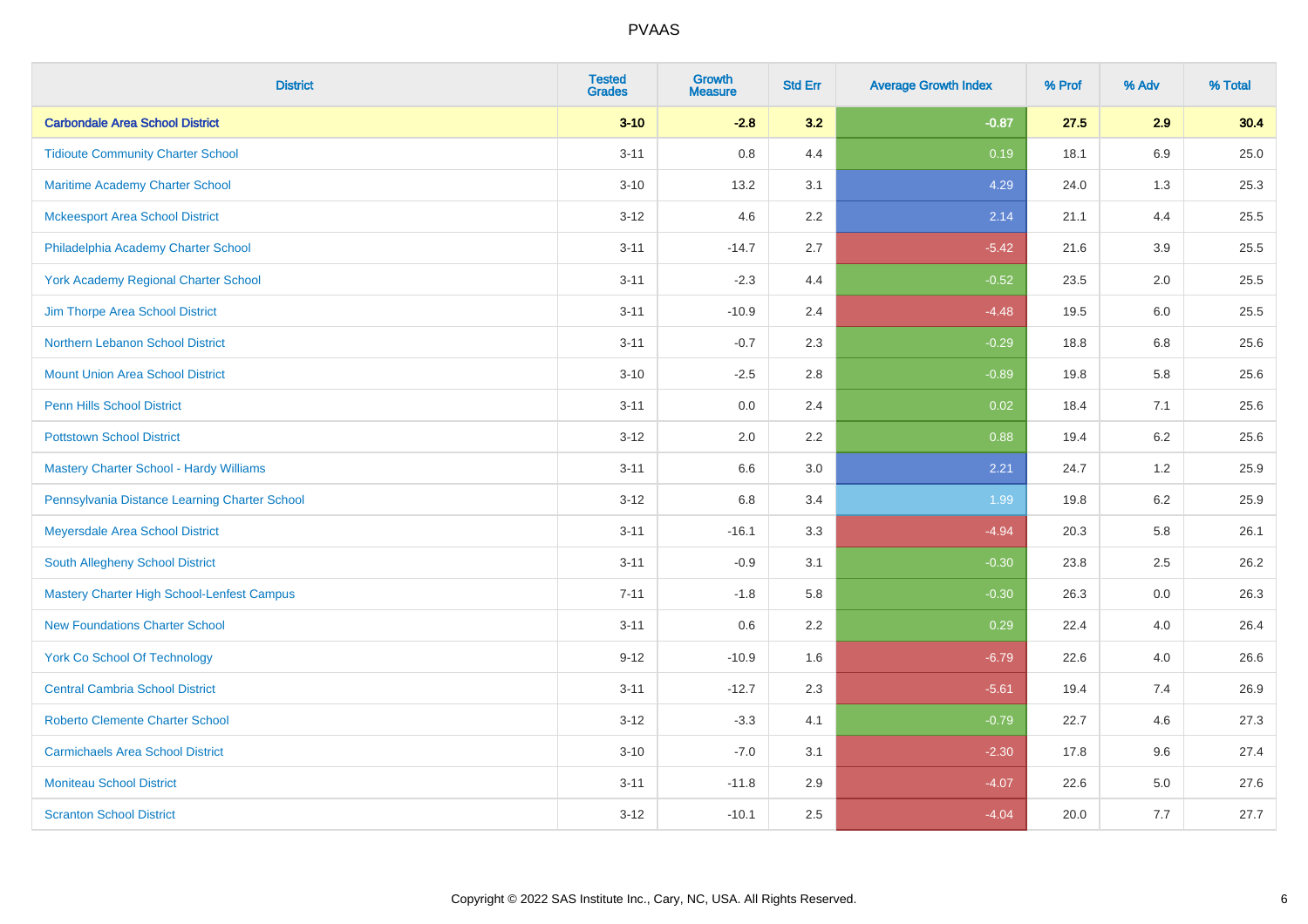| <b>District</b>                                   | <b>Tested</b><br><b>Grades</b> | <b>Growth</b><br><b>Measure</b> | <b>Std Err</b> | <b>Average Growth Index</b> | % Prof | % Adv   | % Total |
|---------------------------------------------------|--------------------------------|---------------------------------|----------------|-----------------------------|--------|---------|---------|
| <b>Carbondale Area School District</b>            | $3 - 10$                       | $-2.8$                          | 3.2            | $-0.87$                     | 27.5   | 2.9     | 30.4    |
| Lehigh Valley Academy Regional Charter School     | $3 - 11$                       | $-5.9$                          | 3.0            | $-1.98$                     | 20.0   | 7.7     | 27.7    |
| <b>Northern Cambria School District</b>           | $3 - 11$                       | $-0.3$                          | 3.4            | $-0.09$                     | 26.5   | 1.2     | 27.7    |
| <b>Central Fulton School District</b>             | $3 - 11$                       | $-13.3$                         | 3.2            | $-4.20$                     | 18.1   | 9.7     | 27.8    |
| <b>Penns Manor Area School District</b>           | $3 - 12$                       | $-1.9$                          | 3.5            | $-0.55$                     | 24.2   | 3.8     | 28.0    |
| <b>Blairsville-Saltsburg School District</b>      | $3 - 11$                       | $-7.5$                          | 2.8            | $-2.67$                     | 20.1   | 8.2     | 28.3    |
| <b>Union School District</b>                      | $3 - 12$                       | 2.5                             | 3.7            | 0.69                        | 17.9   | 10.4    | 28.4    |
| <b>East Allegheny School District</b>             | $3 - 11$                       | $-6.4$                          | 3.0            | $-2.11$                     | 21.0   | 7.4     | 28.4    |
| <b>Susq-Cyber Charter School</b>                  | $9 - 11$                       | $-3.2$                          | 5.8            | $-0.54$                     | 23.8   | 4.8     | 28.6    |
| <b>Williamsport Area School District</b>          | $3 - 11$                       | $-11.7$                         | 1.4            | $-8.29$                     | 18.2   | 10.5    | 28.7    |
| <b>Conemaugh Valley School District</b>           | $3 - 12$                       | $-6.3$                          | 4.1            | $-1.54$                     | 23.7   | 5.1     | 28.8    |
| Ambridge Area School District                     | $3 - 12$                       | $-19.4$                         | 2.5            | $-7.64$                     | 23.2   | 5.6     | 28.9    |
| <b>Hanover Public School District</b>             | $3 - 11$                       | $-12.4$                         | 2.7            | $-4.50$                     | 22.7   | $6.2\,$ | 28.9    |
| Pennsylvania Cyber Charter School                 | $3 - 11$                       | 0.6                             | 1.5            | 0.37                        | 20.8   | 8.1     | 28.9    |
| <b>Ferndale Area School District</b>              | $3 - 10$                       | $-1.1$                          | 4.1            | $-0.27$                     | 21.0   | 7.9     | 29.0    |
| <b>Westinghouse Arts Academy Charter School</b>   | $9 - 10$                       | $-6.0$                          | 3.3            | $-1.81$                     | 20.2   | $8.9\,$ | 29.1    |
| <b>Connellsville Area School District</b>         | $3 - 11$                       | $-5.3$                          | 2.0            | $-2.67$                     | 24.2   | 5.0     | 29.1    |
| <b>Environmental Charter School At Frick Park</b> | $3-9$                          | $-6.2$                          | 3.7            | $-1.67$                     | 25.9   | 3.4     | 29.3    |
| <b>Shamokin Area School District</b>              | $3 - 11$                       | $-2.6$                          | 2.5            | $-1.06$                     | 19.6   | $9.8\,$ | 29.3    |
| <b>Dauphin County Technical School</b>            | $9 - 11$                       | $-3.9$                          | 2.3            | $-1.67$                     | 18.3   | 11.1    | 29.3    |
| <b>Hazleton Area School District</b>              | $3 - 11$                       | 6.0                             | 1.6            | 3.85                        | 20.5   | 9.0     | 29.5    |
| <b>Pottsville Area School District</b>            | $3 - 12$                       | $-4.9$                          | 2.1            | $-2.36$                     | 21.8   | 7.9     | 29.6    |
| <b>Mahanoy Area School District</b>               | $3 - 10$                       | $-3.4$                          | 3.1            | $-1.07$                     | 21.4   | 8.6     | 30.0    |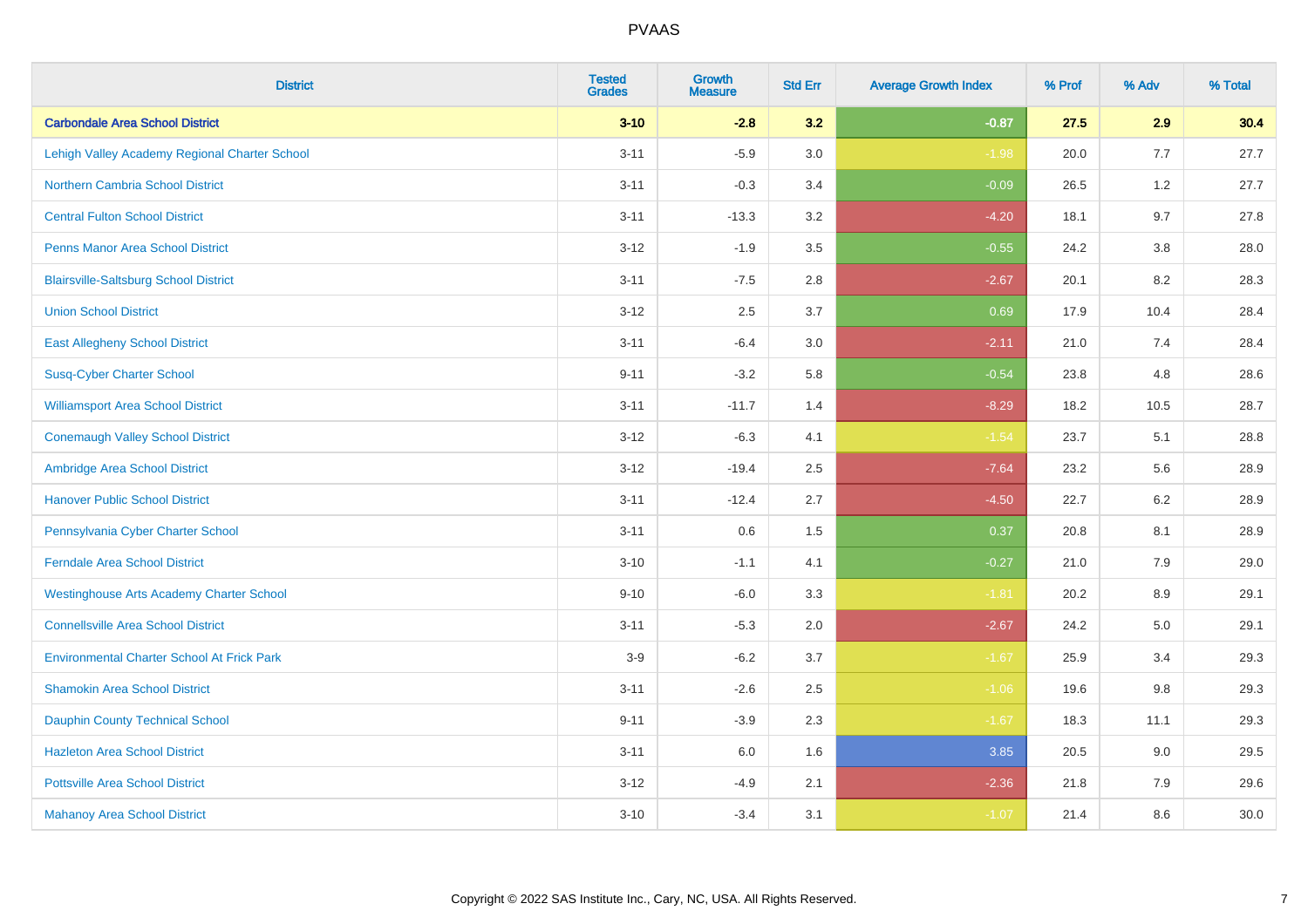| <b>District</b>                            | <b>Tested</b><br><b>Grades</b> | Growth<br><b>Measure</b> | <b>Std Err</b> | <b>Average Growth Index</b> | % Prof | % Adv | % Total |
|--------------------------------------------|--------------------------------|--------------------------|----------------|-----------------------------|--------|-------|---------|
| <b>Carbondale Area School District</b>     | $3 - 10$                       | $-2.8$                   | 3.2            | $-0.87$                     | 27.5   | 2.9   | 30.4    |
| Insight PA Cyber Charter School            | $3 - 11$                       | $-9.4$                   | 5.8            | $-1.62$                     | 25.6   | 4.6   | 30.2    |
| <b>Carbondale Area School District</b>     | $3 - 10$                       | $-2.8$                   | 3.2            | $-0.87$                     | 27.5   | 2.9   | 30.4    |
| <b>Brownsville Area School District</b>    | $3 - 12$                       | 3.9                      | 3.8            | 1.04                        | 22.0   | 8.5   | 30.5    |
| <b>Trinity Area School District</b>        | $3 - 11$                       | $-8.7$                   | 1.8            | $-4.87$                     | 20.9   | 9.8   | 30.8    |
| <b>East Lycoming School District</b>       | $3 - 11$                       | $-10.9$                  | 2.1            | $-5.08$                     | 22.5   | 8.2   | 30.8    |
| Jeannette City School District             | $3 - 11$                       | $-0.7$                   | 3.4            | $-0.20$                     | 26.8   | 4.1   | 30.9    |
| <b>Bristol Borough School District</b>     | $3 - 12$                       | $-5.9$                   | 2.9            | $-2.00$                     | 27.8   | 3.3   | 31.1    |
| Lackawanna Trail School District           | $3 - 10$                       | $-11.0$                  | 3.3            | $-3.35$                     | 13.1   | 18.0  | 31.2    |
| <b>Freedom Area School District</b>        | $3 - 11$                       | $-6.3$                   | 3.1            | $-2.04$                     | 22.9   | 8.4   | 31.3    |
| <b>Wyoming Valley West School District</b> | $3 - 11$                       | $-5.5$                   | 2.3            | $-2.38$                     | 22.2   | 9.2   | 31.4    |
| <b>Monessen City School District</b>       | $3 - 10$                       | $-3.9$                   | 5.6            | $-0.69$                     | 21.0   | 10.5  | 31.6    |
| <b>Bethlehem Area School District</b>      | $3 - 11$                       | $-4.5$                   | 1.1            | $-3.91$                     | 20.4   | 11.3  | 31.7    |
| North Schuylkill School District           | $3 - 11$                       | $-4.7$                   | 2.2            | $-2.16$                     | 20.2   | 11.7  | 31.9    |
| Susquehanna Township School District       | $3 - 12$                       | 3.9                      | 2.7            | 1.45                        | 19.0   | 13.1  | 32.0    |
| <b>Juniata Valley School District</b>      | $3 - 11$                       | 1.6                      | 3.2            | 0.51                        | 23.1   | 9.4   | 32.5    |
| <b>Cheltenham School District</b>          | $3 - 11$                       | $-17.6$                  | 2.0            | $-8.74$                     | 24.4   | 8.3   | 32.6    |
| <b>Wattsburg Area School District</b>      | $3 - 11$                       | 1.0                      | 2.7            | 0.36                        | 20.4   | 12.4  | 32.7    |
| <b>West York Area School District</b>      | $3 - 12$                       | $-9.8$                   | 2.7            | $-3.57$                     | 21.9   | 10.9  | 32.8    |
| <b>Corry Area School District</b>          | $3 - 11$                       | $-6.8$                   | 2.3            | $-3.01$                     | 24.0   | 8.8   | 32.8    |
| <b>Chartiers-Houston School District</b>   | $3 - 10$                       | $-16.5$                  | 3.5            | $-4.79$                     | 26.3   | 6.6   | 32.9    |
| <b>Carlynton School District</b>           | $3 - 11$                       | $-2.0$                   | 3.2            | $-0.62$                     | 27.9   | 5.2   | 33.1    |
| <b>Forbes Road School District</b>         | $3 - 11$                       | $-11.5$                  | 4.7            | $-2.43$                     | 23.1   | 10.3  | 33.3    |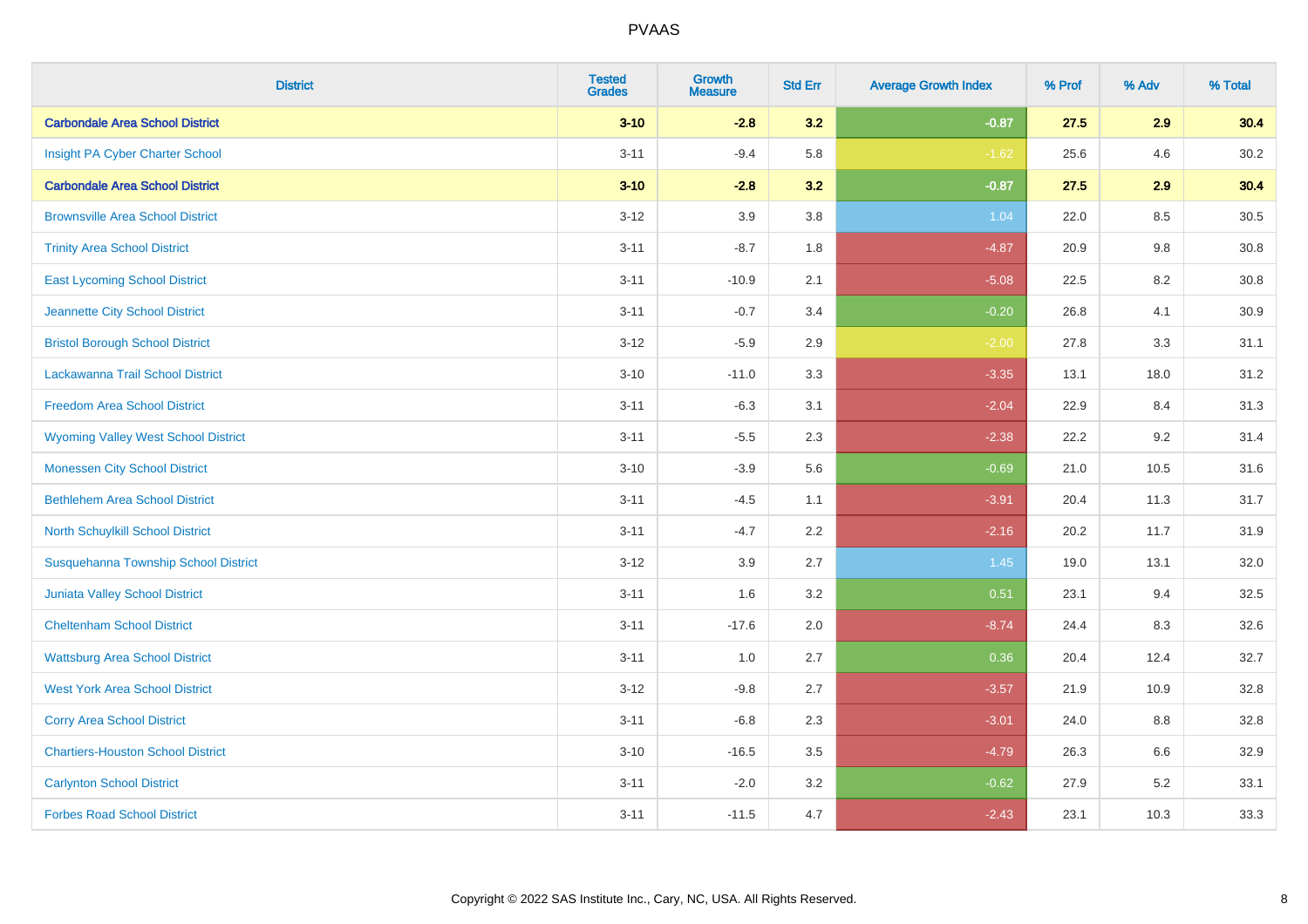| <b>District</b>                                | <b>Tested</b><br><b>Grades</b> | <b>Growth</b><br><b>Measure</b> | <b>Std Err</b> | <b>Average Growth Index</b> | % Prof | % Adv   | % Total |
|------------------------------------------------|--------------------------------|---------------------------------|----------------|-----------------------------|--------|---------|---------|
| <b>Carbondale Area School District</b>         | $3 - 10$                       | $-2.8$                          | 3.2            | $-0.87$                     | 27.5   | 2.9     | 30.4    |
| <b>Titusville Area School District</b>         | $3 - 11$                       | $-5.0$                          | 2.5            | $-1.98$                     | 26.5   | $6.8\,$ | 33.3    |
| <b>Harmony Area School District</b>            | $3 - 10$                       | $-5.7$                          | 5.0            | $-1.13$                     | 33.3   | 0.0     | 33.3    |
| <b>Berwick Area School District</b>            | $3 - 11$                       | $-6.9$                          | 2.4            | $-2.84$                     | 22.3   | 11.5    | 33.8    |
| Schuylkill Haven Area School District          | $3 - 11$                       | $-5.3$                          | 2.7            | $-1.96$                     | 22.2   | 11.6    | 33.8    |
| <b>Forest Area School District</b>             | $3 - 11$                       | $-1.8$                          | 4.7            | $-0.37$                     | 18.9   | 15.1    | 34.0    |
| <b>Interboro School District</b>               | $3 - 12$                       | $-8.4$                          | 2.0            | $-4.27$                     | 27.6   | 6.4     | 34.1    |
| <b>Milton Area School District</b>             | $3 - 11$                       | $-10.1$                         | 2.5            | $-4.04$                     | 23.0   | 11.3    | 34.2    |
| <b>Marion Center Area School District</b>      | $3 - 10$                       | 0.8                             | 2.9            | 0.27                        | 23.3   | 11.1    | 34.4    |
| Millersburg Area School District               | $3 - 11$                       | $-6.6$                          | 3.4            | $-1.92$                     | 24.1   | 10.3    | 34.5    |
| Lehigh Valley Charter High School For The Arts | $9 - 10$                       | $-11.8$                         | 2.5            | $-4.76$                     | 28.9   | 5.7     | 34.6    |
| <b>Tulpehocken Area School District</b>        | $3 - 12$                       | 1.0                             | 4.9            | 0.20                        | 11.5   | 23.1    | 34.6    |
| Jefferson-Morgan School District               | $3 - 10$                       | $-12.0$                         | 3.9            | $-3.09$                     | 28.6   | 6.1     | 34.7    |
| <b>Forest City Regional School District</b>    | $3 - 12$                       | $-1.2$                          | 3.6            | $-0.33$                     | 26.5   | 8.2     | 34.7    |
| <b>Towanda Area School District</b>            | $3 - 11$                       | $-4.0$                          | 2.6            | $-1.52$                     | 24.8   | $9.9\,$ | 34.8    |
| <b>Southern Fulton School District</b>         | $3 - 11$                       | $-5.1$                          | 4.0            | $-1.29$                     | 21.7   | 13.0    | 34.8    |
| <b>Bensalem Township School District</b>       | $3 - 11$                       | 1.0                             | 1.6            | 0.63                        | 24.3   | 10.7    | 34.9    |
| <b>Eastern Lebanon County School District</b>  | $3 - 11$                       | 4.0                             | 2.1            | 1.89                        | 23.5   | 11.5    | 35.0    |
| East Stroudsburg Area School District          | $3 - 11$                       | $-4.9$                          | 1.4            | $-3.38$                     | 22.7   | 12.5    | 35.2    |
| <b>Cranberry Area School District</b>          | $3 - 12$                       | $-0.9$                          | 3.1            | $-0.29$                     | 25.5   | 9.7     | 35.2    |
| <b>Commodore Perry School District</b>         | $3 - 11$                       | $-10.4$                         | 4.5            | $-2.30$                     | 29.4   | 5.9     | 35.3    |
| <b>Ellwood City Area School District</b>       | $3 - 11$                       | $-12.5$                         | 3.1            | $-4.00$                     | 26.7   | 8.7     | 35.4    |
| <b>Laurel Highlands School District</b>        | $3 - 11$                       | $-3.8$                          | 2.3            | $-1.63$                     | 20.9   | 14.6    | 35.4    |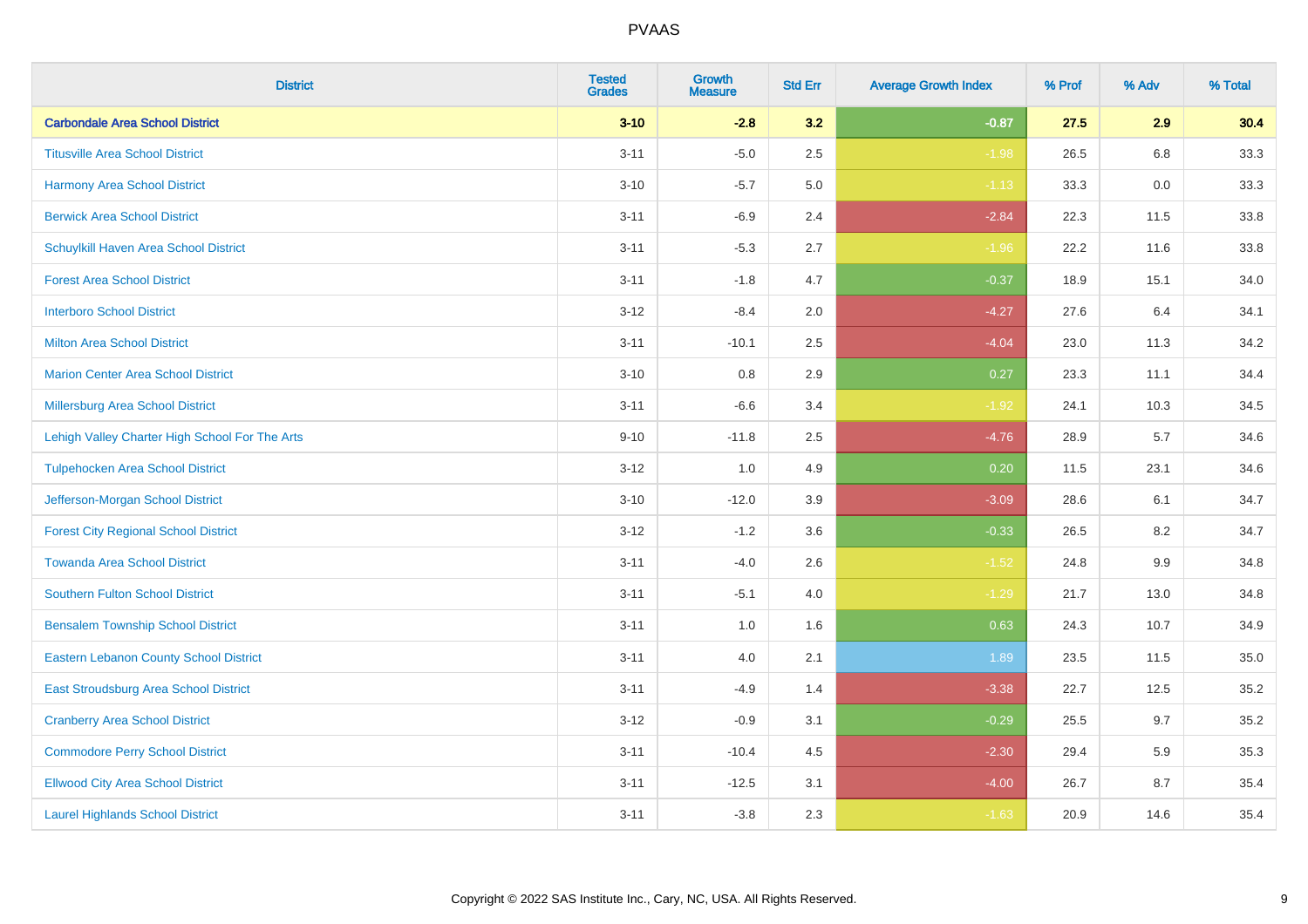| <b>District</b>                           | <b>Tested</b><br><b>Grades</b> | <b>Growth</b><br><b>Measure</b> | <b>Std Err</b> | <b>Average Growth Index</b> | % Prof | % Adv | % Total |
|-------------------------------------------|--------------------------------|---------------------------------|----------------|-----------------------------|--------|-------|---------|
| <b>Carbondale Area School District</b>    | $3 - 10$                       | $-2.8$                          | 3.2            | $-0.87$                     | 27.5   | 2.9   | 30.4    |
| <b>Northeast Bradford School District</b> | $3 - 10$                       | $-5.0$                          | 3.7            | $-1.35$                     | 30.6   | 4.8   | 35.5    |
| <b>Somerset Area School District</b>      | $3 - 11$                       | $-7.6$                          | 2.4            | $-3.17$                     | 21.0   | 14.5  | 35.5    |
| <b>Upper Darby School District</b>        | $3 - 12$                       | 11.2                            | 1.4            | 8.28                        | 23.8   | 11.8  | 35.6    |
| <b>Panther Valley School District</b>     | $3-12$                         | $-13.3$                         | 3.2            | $-4.10$                     | 31.5   | 4.1   | 35.6    |
| <b>Centennial School District</b>         | $3 - 10$                       | 1.5                             | 1.5            | 0.98                        | 23.6   | 12.4  | 36.0    |
| <b>Brentwood Borough School District</b>  | $3 - 11$                       | 1.3                             | 3.0            | 0.44                        | 20.2   | 16.0  | 36.2    |
| <b>Mercer Area School District</b>        | $3 - 11$                       | 2.2                             | 3.1            | 0.70                        | 24.4   | 11.8  | 36.2    |
| <b>Mid Valley School District</b>         | $3 - 10$                       | $-11.1$                         | 2.7            | $-4.07$                     | 28.3   | 8.1   | 36.4    |
| <b>Reynolds School District</b>           | $3 - 10$                       | $-3.0$                          | 3.5            | $-0.87$                     | 27.3   | 9.1   | 36.4    |
| <b>Warren County School District</b>      | $3 - 11$                       | $-0.1$                          | 1.6            | $-0.06$                     | 26.7   | 9.7   | 36.4    |
| <b>Franklin Area School District</b>      | $3 - 11$                       | $-3.7$                          | 2.6            | $-1.43$                     | 30.5   | 5.9   | 36.4    |
| <b>Big Spring School District</b>         | $3 - 11$                       | $-9.8$                          | 2.3            | $-4.32$                     | 23.6   | 12.9  | 36.5    |
| <b>Montgomery Area School District</b>    | $3 - 11$                       | $-5.8$                          | 3.2            | $-1.83$                     | 25.0   | 11.5  | 36.5    |
| Southern Tioga School District            | $3 - 11$                       | $-0.1$                          | 2.8            | $-0.03$                     | 26.3   | 10.3  | 36.6    |
| <b>Greenville Area School District</b>    | $3 - 11$                       | $-13.2$                         | 3.0            | $-4.45$                     | 32.1   | 4.6   | 36.7    |
| <b>Canton Area School District</b>        | $3 - 11$                       | 8.4                             | 2.9            | 2.92                        | 13.8   | 23.0  | 36.8    |
| <b>Bethlehem-Center School District</b>   | $3 - 10$                       | 2.1                             | 3.5            | 0.59                        | 32.3   | 4.6   | 36.9    |
| <b>Salisbury Township School District</b> | $3 - 11$                       | 5.8                             | 3.6            | 1.62                        | 24.4   | 12.6  | 37.0    |
| <b>Ringgold School District</b>           | $3 - 11$                       | 2.9                             | 2.2            | 1.32                        | 23.8   | 13.3  | 37.1    |
| <b>Minersville Area School District</b>   | $3 - 11$                       | $-2.9$                          | 3.4            | $-0.86$                     | 27.4   | 9.7   | 37.1    |
| <b>Conneaut School District</b>           | $3-12$                         | $-2.3$                          | 2.6            | $-0.91$                     | 27.4   | 9.7   | 37.1    |
| <b>Easton Area School District</b>        | $3 - 12$                       | 6.3                             | 1.3            | 4.91                        | 24.1   | 13.0  | 37.1    |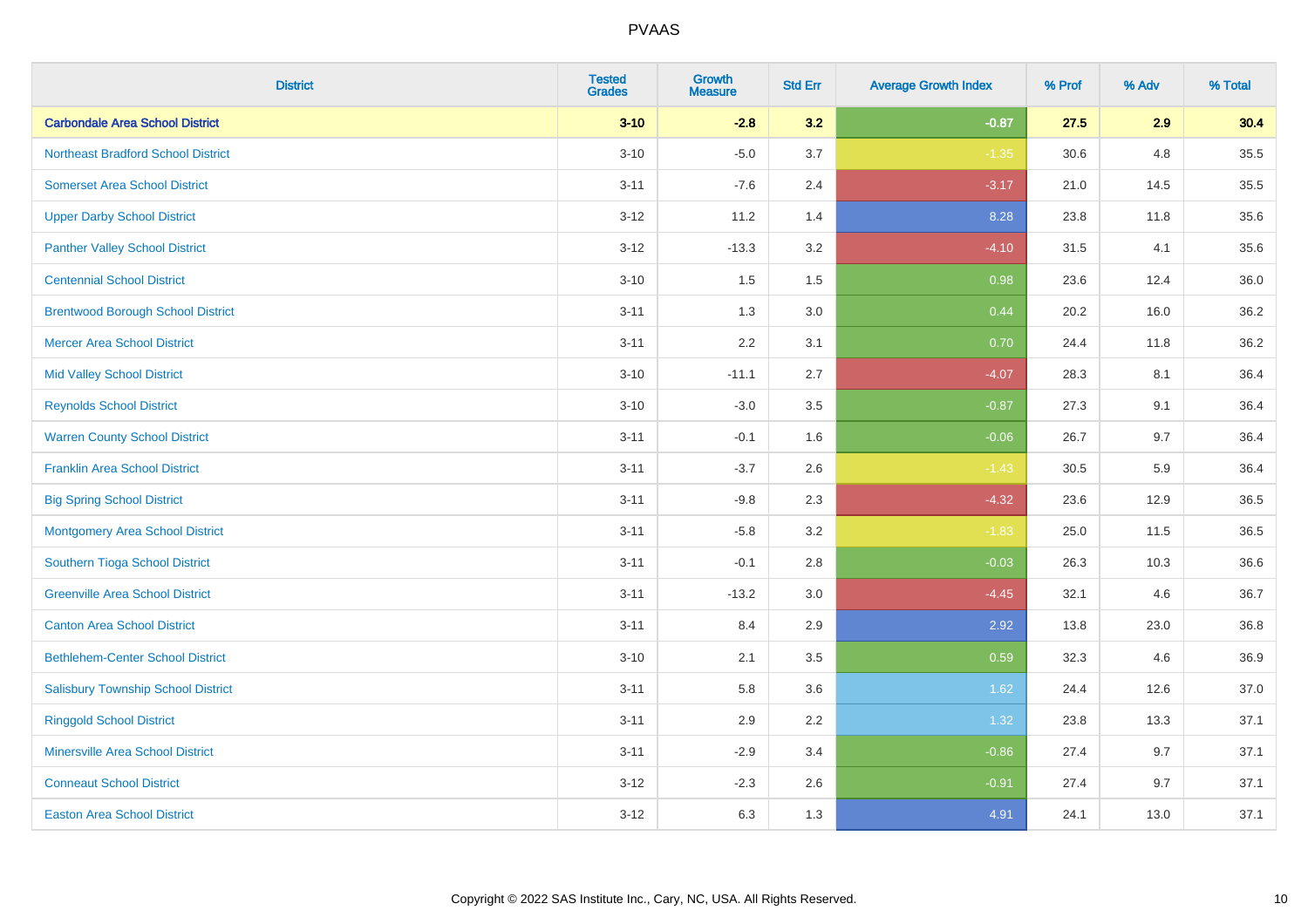| <b>District</b>                            | <b>Tested</b><br><b>Grades</b> | <b>Growth</b><br><b>Measure</b> | <b>Std Err</b> | <b>Average Growth Index</b> | % Prof | % Adv | % Total |
|--------------------------------------------|--------------------------------|---------------------------------|----------------|-----------------------------|--------|-------|---------|
| <b>Carbondale Area School District</b>     | $3 - 10$                       | $-2.8$                          | 3.2            | $-0.87$                     | 27.5   | 2.9   | 30.4    |
| <b>Butler Area School District</b>         | $3 - 11$                       | $-14.1$                         | 1.5            | $-9.60$                     | 26.4   | 11.1  | 37.5    |
| <b>Moshannon Valley School District</b>    | $3 - 10$                       | $-5.1$                          | 4.6            | $-1.12$                     | 25.0   | 12.5  | 37.5    |
| <b>Deer Lakes School District</b>          | $3 - 11$                       | $-10.0$                         | 2.5            | $-4.02$                     | 27.7   | 9.9   | 37.6    |
| Southern Huntingdon County School District | $3 - 11$                       | $-5.9$                          | 3.4            | $-1.76$                     | 32.8   | 4.9   | 37.7    |
| <b>Riverside School District</b>           | $3 - 11$                       | $-6.2$                          | 2.7            | $-2.33$                     | 20.8   | 17.0  | 37.7    |
| <b>Yough School District</b>               | $3 - 10$                       | $-6.2$                          | 2.7            | $-2.27$                     | 28.9   | 8.8   | 37.7    |
| <b>Port Allegany School District</b>       | $3 - 11$                       | 6.5                             | 3.7            | 1.74                        | 26.4   | 11.3  | 37.7    |
| <b>Wellsboro Area School District</b>      | $3 - 11$                       | $-6.3$                          | 3.0            | $-2.08$                     | 24.4   | 13.4  | 37.8    |
| <b>Elk Lake School District</b>            | $3 - 11$                       | $-6.1$                          | 2.9            | $-2.12$                     | 26.3   | 11.6  | 37.9    |
| <b>Governor Mifflin School District</b>    | $3 - 11$                       | $-4.4$                          | 1.6            | $-2.69$                     | 30.3   | 7.7   | 38.0    |
| <b>Cambria Heights School District</b>     | $3 - 10$                       | $-6.2$                          | 2.9            | $-2.11$                     | 25.0   | 13.0  | 38.0    |
| <b>Chartiers Valley School District</b>    | $3 - 11$                       | $-9.1$                          | 2.1            | $-4.23$                     | 20.7   | 17.4  | 38.0    |
| <b>Central Dauphin School District</b>     | $3 - 11$                       | $-5.2$                          | 1.2            | $-4.24$                     | 29.3   | 8.7   | 38.0    |
| <b>Charleroi School District</b>           | $3 - 11$                       | $-4.3$                          | 2.7            | $-1.55$                     | 22.2   | 15.9  | 38.1    |
| <b>Bucks County Technical High School</b>  | $9 - 10$                       | $-2.9$                          | 2.2            | $-1.29$                     | 27.7   | 10.4  | 38.2    |
| Catasauqua Area School District            | $3 - 12$                       | $-7.3$                          | 2.8            | $-2.58$                     | 27.1   | 11.2  | 38.3    |
| <b>Bangor Area School District</b>         | $3 - 12$                       | $-1.2$                          | 2.0            | $-0.60$                     | 25.8   | 12.7  | 38.5    |
| <b>Southeastern Greene School District</b> | $3 - 10$                       | $-2.3$                          | 4.4            | $-0.53$                     | 29.0   | 9.7   | 38.7    |
| Philipsburg-Osceola Area School District   | $3 - 11$                       | 4.1                             | 3.0            | 1.37                        | 22.5   | 16.2  | 38.8    |
| <b>Pottsgrove School District</b>          | $3 - 11$                       | $-5.5$                          | 2.0            | $-2.78$                     | 28.6   | 10.3  | 38.8    |
| Salisbury-Elk Lick School District         | $3 - 11$                       | $-8.4$                          | 5.8            | $-1.45$                     | 33.3   | 5.6   | 38.9    |
| <b>Blue Ridge School District</b>          | $3 - 11$                       | 8.3                             | 3.7            | 2.24                        | 29.6   | 9.3   | 38.9    |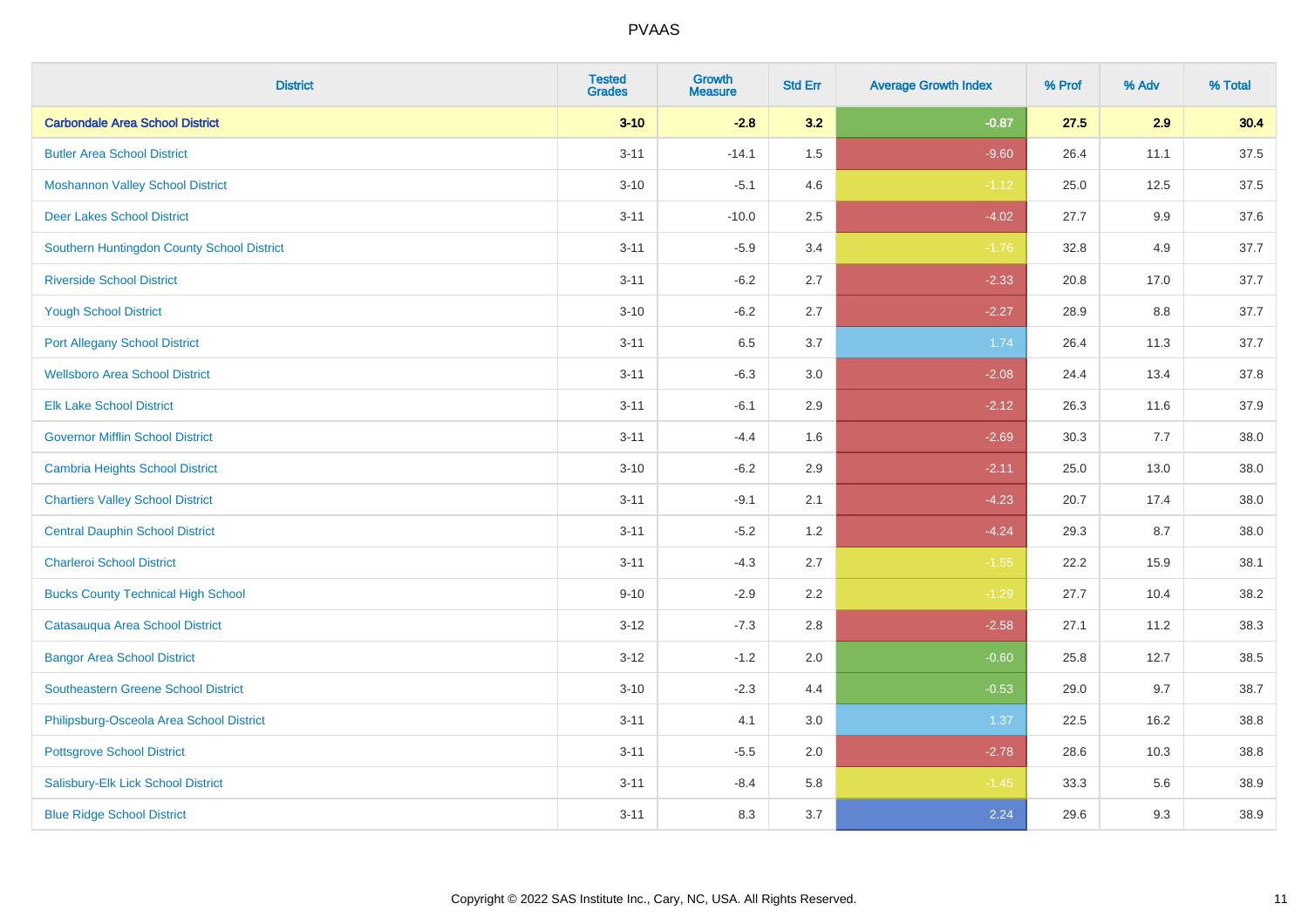| <b>District</b>                                | <b>Tested</b><br><b>Grades</b> | <b>Growth</b><br><b>Measure</b> | <b>Std Err</b> | <b>Average Growth Index</b> | % Prof | % Adv   | % Total |
|------------------------------------------------|--------------------------------|---------------------------------|----------------|-----------------------------|--------|---------|---------|
| <b>Carbondale Area School District</b>         | $3 - 10$                       | $-2.8$                          | 3.2            | $-0.87$                     | 27.5   | 2.9     | 30.4    |
| <b>Pleasant Valley School District</b>         | $3 - 11$                       | $-3.3$                          | 1.8            | $-1.80$                     | 28.5   | 10.4    | 39.0    |
| <b>Uniontown Area School District</b>          | $3 - 11$                       | $-2.8$                          | 3.1            | $-0.91$                     | 31.7   | 7.3     | 39.0    |
| <b>Forest Hills School District</b>            | $3 - 11$                       | 1.8                             | 2.5            | 0.71                        | 28.8   | 10.3    | 39.1    |
| <b>Penn-Delco School District</b>              | $3 - 11$                       | 1.3                             | 1.8            | 0.75                        | 26.5   | 12.6    | 39.1    |
| <b>Shikellamy School District</b>              | $3 - 10$                       | $-8.3$                          | 2.4            | $-3.42$                     | 20.8   | 18.5    | 39.2    |
| Selinsgrove Area School District               | $3 - 12$                       | $-5.7$                          | 2.1            | $-2.74$                     | 25.4   | 13.9    | 39.2    |
| <b>Troy Area School District</b>               | $3 - 10$                       | $-4.7$                          | 3.2            | $-1.46$                     | 22.8   | 16.5    | 39.2    |
| Northern Lehigh School District                | $3-12$                         | 6.1                             | 2.5            | 2.42                        | 21.4   | 18.0    | 39.3    |
| <b>Chambersburg Area School District</b>       | $3 - 11$                       | $-5.6$                          | 1.3            | $-4.42$                     | 24.2   | 15.2    | 39.4    |
| <b>Cameron County School District</b>          | $3 - 12$                       | $-5.0$                          | 4.4            | $-1.12$                     | 34.9   | 4.8     | 39.7    |
| <b>Ligonier Valley School District</b>         | $3 - 11$                       | $-10.8$                         | 3.1            | $-3.43$                     | 34.1   | 5.8     | 39.9    |
| <b>Tri-Valley School District</b>              | $3 - 10$                       | $-2.7$                          | 3.9            | $-0.69$                     | 31.0   | 9.5     | 40.5    |
| <b>Union City Area School District</b>         | $3 - 12$                       | $-8.7$                          | 3.3            | $-2.59$                     | 29.7   | 10.9    | 40.6    |
| <b>Susquehanna Community School District</b>   | $3 - 11$                       | $-4.5$                          | $3.8\,$        | $-1.19$                     | 31.9   | $8.8\,$ | 40.7    |
| <b>Derry Area School District</b>              | $3 - 11$                       | $-11.8$                         | 2.6            | $-4.53$                     | 34.8   | 6.1     | 40.9    |
| <b>Lehigh Career &amp; Technical Institute</b> | $10 - 12$                      | $-0.7$                          | 6.3            | $-0.11$                     | 36.4   | 4.6     | 40.9    |
| <b>Keystone Oaks School District</b>           | $3 - 11$                       | $-7.2$                          | 2.3            | $-3.14$                     | 30.0   | 11.1    | 41.0    |
| <b>Weatherly Area School District</b>          | $3 - 11$                       | $-5.8$                          | 4.0            | $-1.44$                     | 32.1   | 8.9     | 41.1    |
| <b>Shanksville-Stonycreek School District</b>  | $3 - 10$                       | $-8.6$                          | 5.5            | $-1.55$                     | 17.6   | 23.5    | 41.2    |
| <b>Kiski Area School District</b>              | $3 - 11$                       | $-4.0$                          | 2.0            | $-1.99$                     | 23.1   | 18.2    | 41.3    |
| <b>Purchase Line School District</b>           | $3 - 12$                       | 4.3                             | 3.3            | 1.30                        | 32.3   | $9.0\,$ | 41.4    |
| <b>Pittston Area School District</b>           | $3 - 11$                       | $-8.2$                          | 2.2            | $-3.75$                     | 26.7   | 14.8    | 41.5    |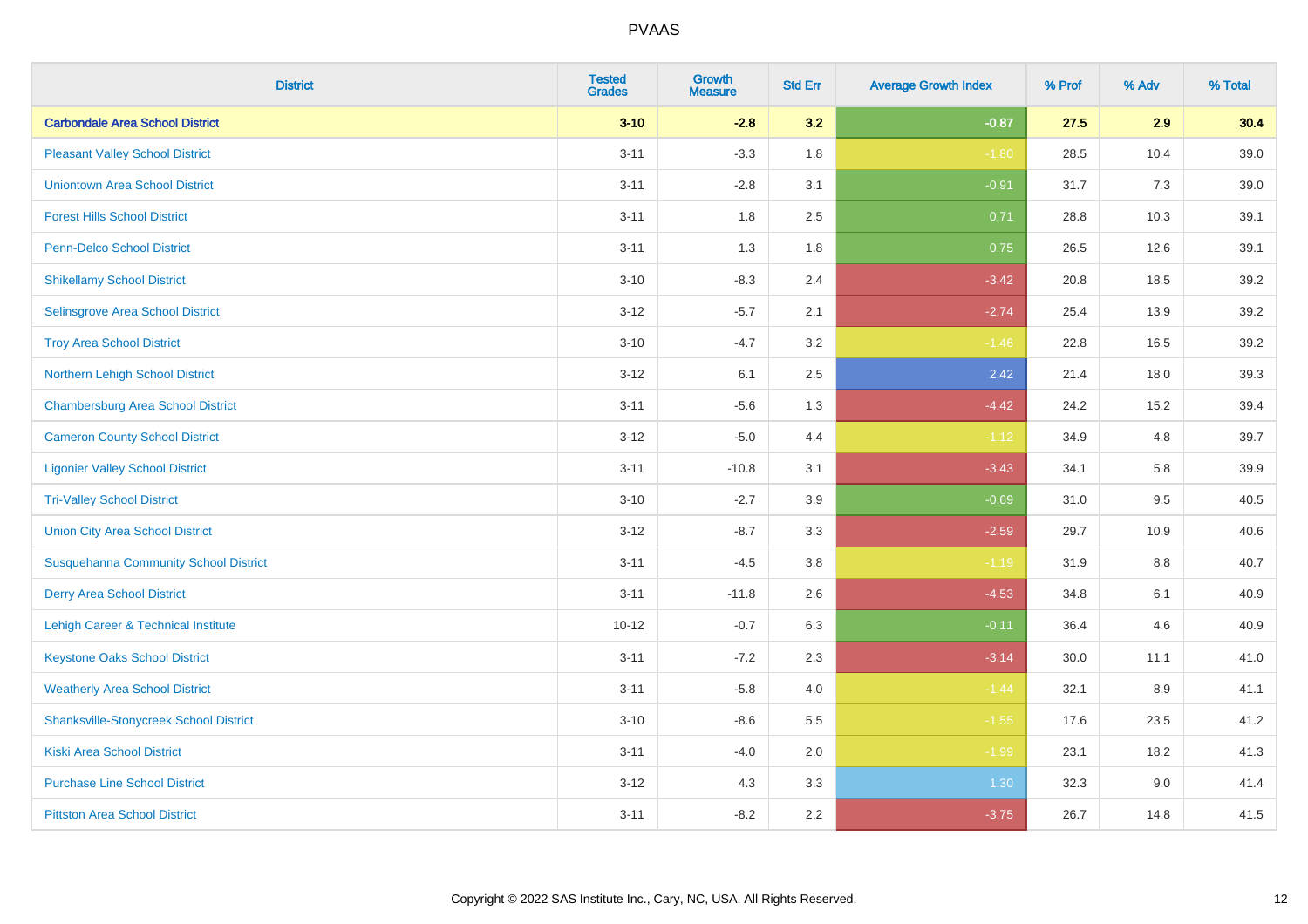| <b>District</b>                                    | <b>Tested</b><br><b>Grades</b> | <b>Growth</b><br><b>Measure</b> | <b>Std Err</b> | <b>Average Growth Index</b> | % Prof | % Adv | % Total |
|----------------------------------------------------|--------------------------------|---------------------------------|----------------|-----------------------------|--------|-------|---------|
| <b>Carbondale Area School District</b>             | $3 - 10$                       | $-2.8$                          | 3.2            | $-0.87$                     | 27.5   | 2.9   | 30.4    |
| <b>Wyoming Area School District</b>                | $3 - 10$                       | $-5.5$                          | 2.5            | $-2.21$                     | 32.0   | 9.6   | 41.6    |
| <b>West Middlesex Area School District</b>         | $3 - 10$                       | $-7.4$                          | 3.5            | $-2.11$                     | 32.0   | 9.6   | 41.6    |
| <b>Northern Potter School District</b>             | $3 - 12$                       | 6.8                             | 4.6            | 1.48                        | 30.6   | 11.1  | 41.7    |
| <b>Old Forge School District</b>                   | $3 - 12$                       | $-11.3$                         | 3.1            | $-3.62$                     | 28.6   | 13.2  | 41.8    |
| <b>School Lane Charter School</b>                  | $3 - 11$                       | 2.6                             | 3.6            | 0.72                        | 23.1   | 18.7  | 41.8    |
| <b>Keystone Central School District</b>            | $3 - 11$                       | 3.6                             | 1.8            | 2.04                        | 27.1   | 14.6  | 41.8    |
| <b>Juniata County School District</b>              | $3 - 12$                       | 7.7                             | 2.0            | 3.81                        | 22.9   | 18.9  | 41.8    |
| <b>Collegium Charter School</b>                    | $3 - 10$                       | 21.2                            | 2.6            | 8.18                        | 25.4   | 16.4  | 41.8    |
| Northern Tioga School District                     | $3 - 12$                       | 6.8                             | 2.6            | 2.64                        | 25.0   | 16.9  | 41.9    |
| <b>Neshannock Township School District</b>         | $3 - 10$                       | $-12.5$                         | 2.7            | $-4.73$                     | 29.0   | 13.0  | 42.0    |
| Mount Pleasant Area School District                | $3 - 11$                       | $-5.4$                          | 2.3            | $-2.37$                     | 33.3   | 8.7   | 42.0    |
| <b>Oxford Area School District</b>                 | $3 - 11$                       | $-3.1$                          | 1.8            | $-1.77$                     | 27.5   | 14.5  | 42.0    |
| <b>Avella Area School District</b>                 | $3 - 12$                       | 1.6                             | 4.7            | 0.34                        | 34.8   | 7.2   | 42.0    |
| <b>Grove City Area School District</b>             | $3 - 12$                       | $-8.8$                          | 2.3            | $-3.89$                     | 25.6   | 16.4  | 42.0    |
| <b>Crawford Central School District</b>            | $3 - 11$                       | 5.7                             | 2.1            | 2.71                        | 26.4   | 15.8  | 42.1    |
| <b>Oil City Area School District</b>               | $3 - 11$                       | 8.6                             | 2.4            | 3.56                        | 29.1   | 13.1  | 42.2    |
| <b>Solanco School District</b>                     | $3 - 11$                       | 2.2                             | 1.8            | 1.18                        | 27.2   | 15.0  | 42.3    |
| <b>Northgate School District</b>                   | $3 - 11$                       | $-3.0$                          | 3.4            | $-0.85$                     | 35.6   | 6.8   | 42.4    |
| <b>Commonwealth Charter Academy Charter School</b> | $3 - 10$                       | 4.2                             | 1.6            | 2.68                        | 27.0   | 15.6  | 42.5    |
| <b>Conrad Weiser Area School District</b>          | $3 - 11$                       | 7.1                             | 2.1            | 3.34                        | 28.2   | 14.4  | 42.6    |
| <b>New Brighton Area School District</b>           | $3 - 11$                       | $-2.1$                          | 3.2            | $-0.65$                     | 31.5   | 11.1  | 42.6    |
| <b>Central Greene School District</b>              | $3 - 11$                       | $-0.4$                          | 2.5            | $-0.15$                     | 27.8   | 14.8  | 42.6    |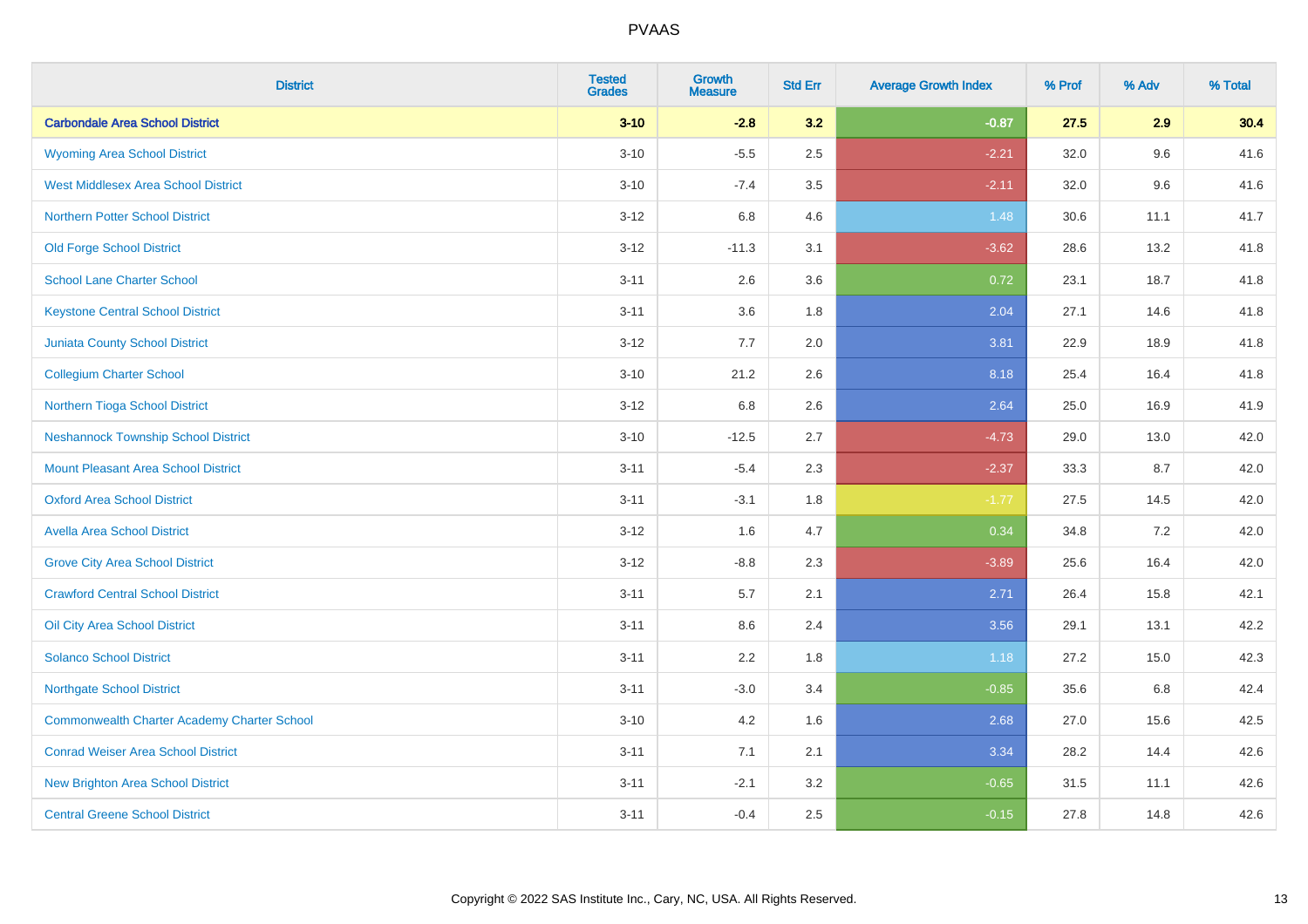| <b>District</b>                             | <b>Tested</b><br><b>Grades</b> | <b>Growth</b><br><b>Measure</b> | <b>Std Err</b> | <b>Average Growth Index</b> | % Prof | % Adv | % Total |
|---------------------------------------------|--------------------------------|---------------------------------|----------------|-----------------------------|--------|-------|---------|
| <b>Carbondale Area School District</b>      | $3 - 10$                       | $-2.8$                          | 3.2            | $-0.87$                     | 27.5   | 2.9   | 30.4    |
| Leechburg Area School District              | $3 - 11$                       | 7.0                             | 3.9            | 1.79                        | 37.7   | 4.9   | 42.6    |
| <b>Ridley School District</b>               | $3 - 12$                       | 0.3                             | 1.6            | 0.21                        | 32.0   | 10.7  | 42.6    |
| <b>Kennett Consolidated School District</b> | $3 - 11$                       | $-10.4$                         | 1.7            | $-6.27$                     | 28.7   | 14.0  | 42.7    |
| <b>Exeter Township School District</b>      | $3 - 11$                       | $-1.0$                          | 1.7            | $-0.58$                     | 27.2   | 15.6  | 42.8    |
| Altoona Area School District                | $3 - 12$                       | 0.1                             | 1.5            | 0.07                        | 29.0   | 13.8  | 42.8    |
| <b>West Greene School District</b>          | $3 - 11$                       | $-8.1$                          | 3.9            | $-2.08$                     | 31.0   | 11.9  | 42.9    |
| <b>Union Area School District</b>           | $3 - 11$                       | $-6.5$                          | 3.8            | $-1.70$                     | 30.6   | 12.2  | 42.9    |
| <b>Millville Area School District</b>       | $3 - 12$                       | $-5.6$                          | 4.4            | $-1.26$                     | 31.4   | 11.4  | 42.9    |
| <b>Highlands School District</b>            | $3 - 11$                       | $-1.3$                          | 2.3            | $-0.55$                     | 32.6   | 10.5  | 43.0    |
| Northern Bedford County School District     | $3 - 11$                       | $-2.3$                          | 3.3            | $-0.69$                     | 26.2   | 16.9  | 43.1    |
| <b>Penn Cambria School District</b>         | $3 - 11$                       | $-4.5$                          | 2.4            | $-1.86$                     | 27.3   | 15.8  | 43.2    |
| <b>Octorara Area School District</b>        | $3 - 11$                       | $-7.5$                          | 3.2            | $-2.35$                     | 26.1   | 17.0  | 43.2    |
| <b>Allegheny Valley School District</b>     | $3 - 11$                       | $-1.9$                          | 3.9            | $-0.48$                     | 31.8   | 11.4  | 43.2    |
| Southern Columbia Area School District      | $3 - 11$                       | $-8.5$                          | 3.0            | $-2.83$                     | 30.5   | 12.8  | 43.3    |
| <b>Apollo-Ridge School District</b>         | $3-12$                         | 9.5                             | 3.0            | 3.23                        | 34.0   | 9.4   | 43.4    |
| <b>Lakeland School District</b>             | $3 - 11$                       | 13.3                            | 2.8            | 4.80                        | 22.2   | 21.2  | 43.4    |
| <b>Northwest Area School District</b>       | $3 - 10$                       | $-3.2$                          | 3.3            | $-0.97$                     | 30.4   | 13.0  | 43.5    |
| Hamburg Area School District                | $3 - 11$                       | 0.6                             | 2.4            | 0.25                        | 28.0   | 15.5  | 43.6    |
| <b>Bentworth School District</b>            | $3 - 11$                       | 7.0                             | 3.0            | 2.36                        | 26.6   | 17.0  | 43.6    |
| <b>Greensburg Salem School District</b>     | $3 - 11$                       | $-6.9$                          | 2.2            | $-3.06$                     | 30.3   | 13.3  | 43.6    |
| <b>Austin Area School District</b>          | $3 - 11$                       | 2.6                             | 6.0            | 0.43                        | 25.0   | 18.8  | 43.8    |
| <b>Pine Grove Area School District</b>      | $3 - 11$                       | $-1.1$                          | 3.0            | $-0.36$                     | 29.5   | 14.3  | 43.8    |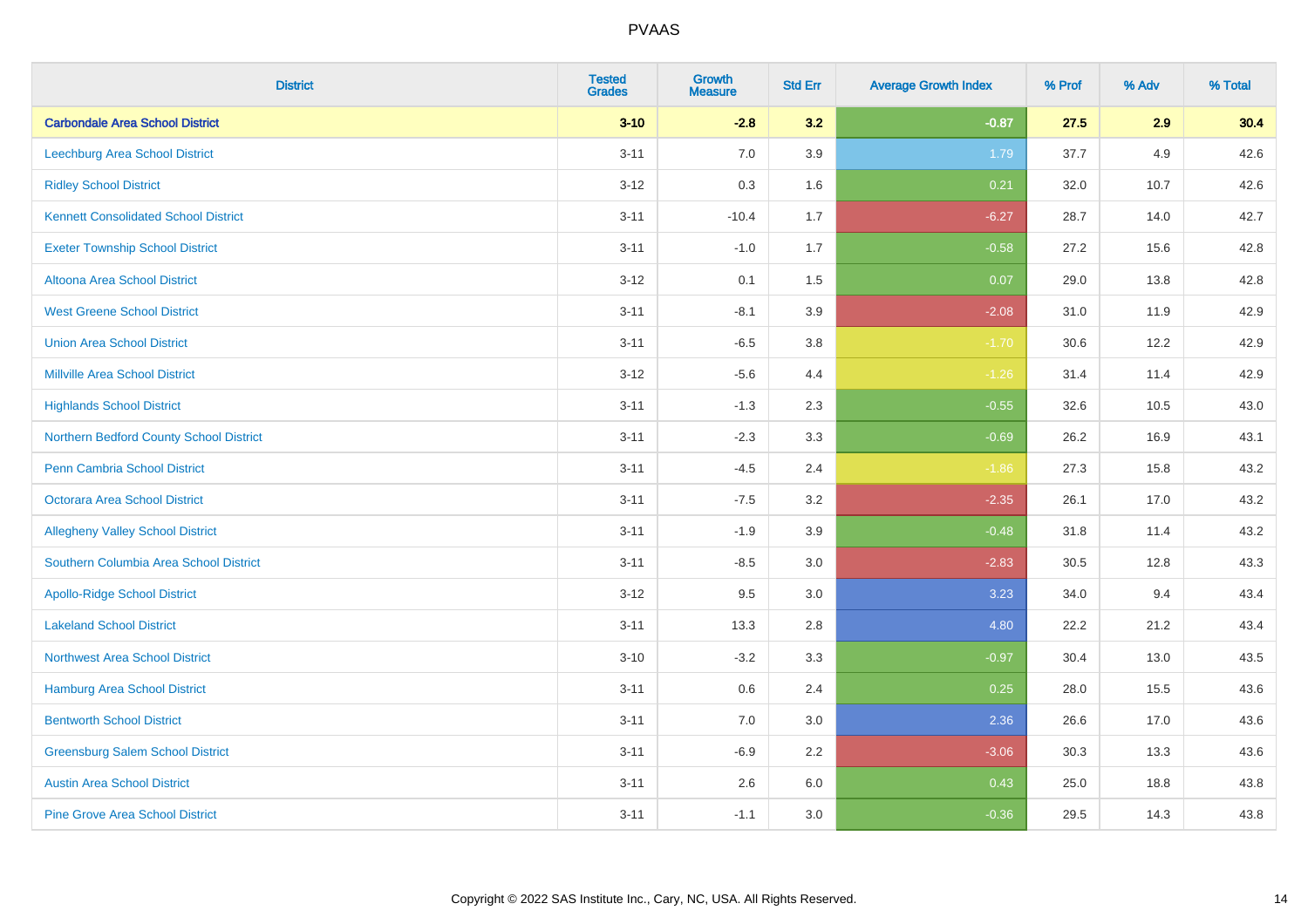| <b>District</b>                          | <b>Tested</b><br><b>Grades</b> | Growth<br><b>Measure</b> | <b>Std Err</b> | <b>Average Growth Index</b> | % Prof | % Adv | % Total |
|------------------------------------------|--------------------------------|--------------------------|----------------|-----------------------------|--------|-------|---------|
| <b>Carbondale Area School District</b>   | $3 - 10$                       | $-2.8$                   | 3.2            | $-0.87$                     | 27.5   | 2.9   | 30.4    |
| <b>Agora Cyber Charter School</b>        | $3 - 11$                       | 14.6                     | 2.4            | 6.03                        | 24.7   | 19.5  | 44.2    |
| <b>Chestnut Ridge School District</b>    | $3 - 12$                       | 4.0                      | 2.9            | 1.38                        | 33.2   | 11.0  | 44.2    |
| <b>Susquenita School District</b>        | $3 - 11$                       | $-5.9$                   | 2.6            | $-2.28$                     | 30.6   | 13.9  | 44.4    |
| <b>Smethport Area School District</b>    | $3 - 12$                       | 5.8                      | 3.8            | 1.52                        | 24.6   | 20.0  | 44.6    |
| <b>Fort Cherry School District</b>       | $3 - 10$                       | $-0.7$                   | 3.1            | $-0.21$                     | 30.6   | 14.1  | 44.7    |
| <b>Steel Valley School District</b>      | $3 - 11$                       | 11.1                     | 3.3            | 3.33                        | 34.8   | 10.1  | 44.9    |
| <b>Elizabeth Forward School District</b> | $3 - 11$                       | $-5.5$                   | 2.5            | $-2.25$                     | 32.2   | 12.8  | 45.0    |
| <b>Shaler Area School District</b>       | $3 - 11$                       | $-2.1$                   | 1.8            | $-1.18$                     | 32.0   | 13.0  | 45.0    |
| <b>Clarion Area School District</b>      | $3 - 11$                       | 3.2                      | 3.7            | 0.88                        | 31.7   | 13.3  | 45.0    |
| <b>South Park School District</b>        | $3 - 11$                       | $-8.8$                   | 2.5            | $-3.46$                     | 28.1   | 17.0  | 45.2    |
| Huntingdon Area School District          | $3 - 11$                       | 5.8                      | 2.6            | 2.28                        | 27.8   | 17.4  | 45.2    |
| <b>Upper Perkiomen School District</b>   | $3 - 11$                       | 5.7                      | 1.9            | 3.04                        | 25.4   | 19.9  | 45.4    |
| <b>Burrell School District</b>           | $3 - 11$                       | $-1.5$                   | 3.3            | $-0.44$                     | 27.8   | 17.7  | 45.6    |
| <b>Mohawk Area School District</b>       | $3 - 11$                       | $-10.5$                  | 2.8            | $-3.75$                     | 35.1   | 10.6  | 45.7    |
| <b>Hatboro-Horsham School District</b>   | $3 - 11$                       | $-2.7$                   | 1.6            | $-1.65$                     | 27.9   | 17.9  | 45.8    |
| Mifflinburg Area School District         | $3 - 11$                       | $-6.0$                   | 2.1            | $-2.87$                     | 32.7   | 13.3  | 46.0    |
| <b>Laurel School District</b>            | $3 - 11$                       | 13.0                     | 3.1            | 4.19                        | 30.3   | 15.7  | 46.1    |
| Northwestern School District             | $3 - 11$                       | $-14.6$                  | 3.2            | $-4.51$                     | 32.5   | 13.7  | 46.2    |
| <b>North Star School District</b>        | $3 - 11$                       | 1.1                      | 3.3            | 0.34                        | 26.2   | 20.0  | 46.2    |
| <b>North Hills School District</b>       | $3 - 11$                       | $-15.8$                  | 1.8            | $-8.84$                     | 26.4   | 19.8  | 46.2    |
| <b>Shippensburg Area School District</b> | $3 - 11$                       | 0.5                      | 1.8            | 0.26                        | 23.5   | 22.8  | 46.3    |
| <b>Otto-Eldred School District</b>       | $3 - 11$                       | $-0.5$                   | 3.5            | $-0.13$                     | 35.8   | 10.5  | 46.3    |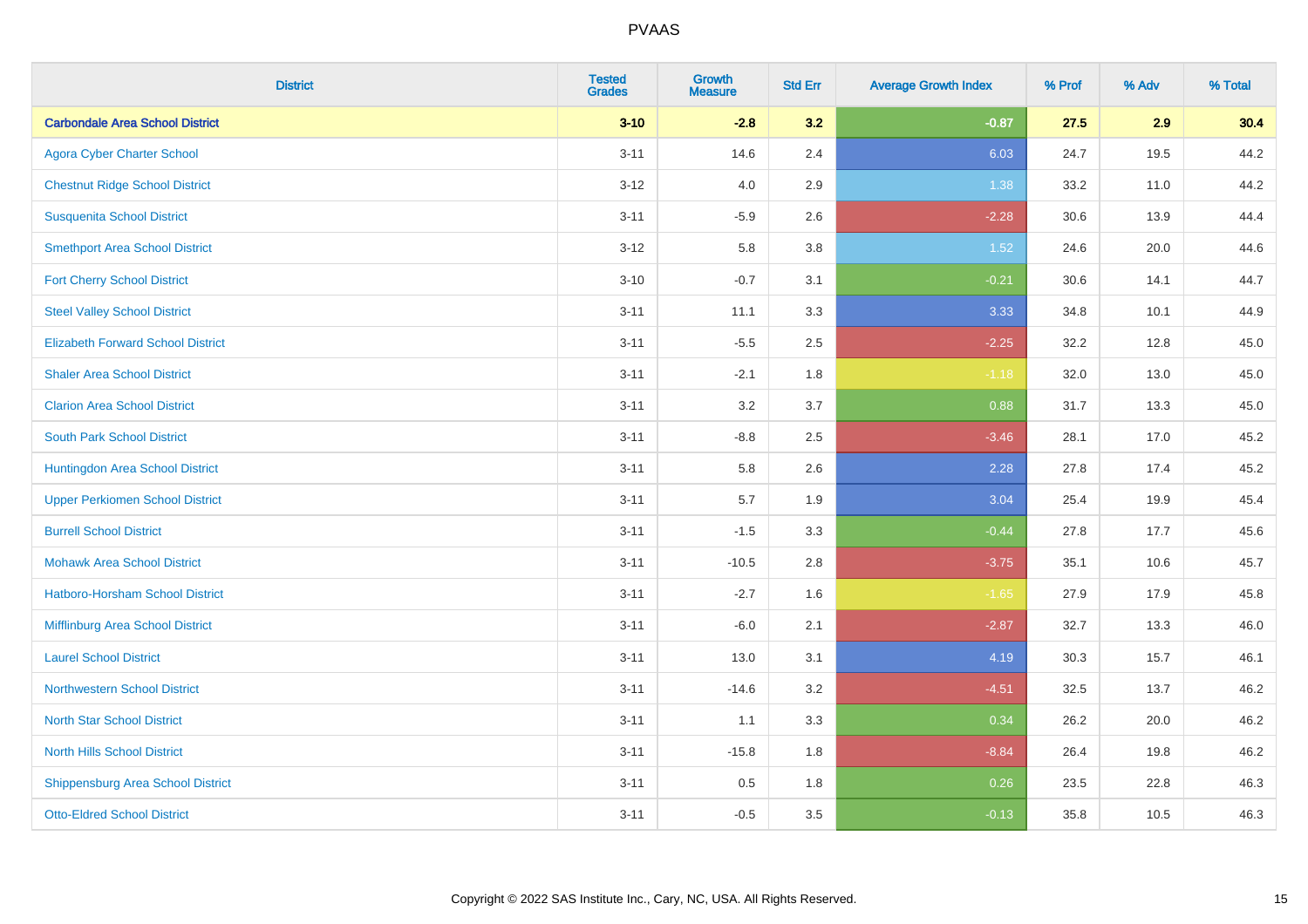| <b>District</b>                           | <b>Tested</b><br><b>Grades</b> | <b>Growth</b><br><b>Measure</b> | <b>Std Err</b> | <b>Average Growth Index</b> | % Prof | % Adv | % Total |
|-------------------------------------------|--------------------------------|---------------------------------|----------------|-----------------------------|--------|-------|---------|
| <b>Carbondale Area School District</b>    | $3 - 10$                       | $-2.8$                          | 3.2            | $-0.87$                     | 27.5   | 2.9   | 30.4    |
| <b>Jamestown Area School District</b>     | $3 - 11$                       | $-9.5$                          | 4.1            | $-2.33$                     | 41.5   | 4.9   | 46.3    |
| <b>Eastern York School District</b>       | $3 - 11$                       | $-6.2$                          | 2.3            | $-2.70$                     | 27.8   | 18.5  | 46.4    |
| <b>MaST Community Charter School</b>      | $3 - 10$                       | $-0.9$                          | 2.5            | $-0.34$                     | 25.0   | 21.6  | 46.6    |
| <b>Baldwin-Whitehall School District</b>  | $3 - 11$                       | $-5.5$                          | 1.9            | $-2.93$                     | 32.0   | 14.7  | 46.7    |
| <b>Hopewell Area School District</b>      | $3 - 11$                       | 0.8                             | 2.6            | 0.31                        | 34.5   | 12.4  | 46.9    |
| Renaissance Academy Charter School        | $3 - 11$                       | $-5.6$                          | 3.1            | $-1.79$                     | 28.4   | 18.5  | 46.9    |
| <b>Western Wayne School District</b>      | $3 - 11$                       | 3.6                             | 2.6            | 1.39                        | 30.8   | 16.2  | 47.0    |
| <b>West Shore School District</b>         | $3 - 12$                       | 2.2                             | 1.3            | 1.68                        | 31.8   | 15.2  | 47.1    |
| <b>Penn Manor School District</b>         | $3 - 11$                       | 7.1                             | 1.5            | 4.82                        | 26.7   | 20.5  | 47.2    |
| Karns City Area School District           | $3 - 11$                       | $-7.2$                          | 2.6            | $-2.71$                     | 26.4   | 20.8  | 47.2    |
| <b>Athens Area School District</b>        | $3 - 11$                       | 2.6                             | 2.3            | 1.11                        | 34.9   | 12.3  | 47.3    |
| <b>Bald Eagle Area School District</b>    | $3 - 11$                       | 7.6                             | 2.5            | 3.00                        | 31.6   | 15.6  | 47.3    |
| <b>Hempfield Area School District</b>     | $3 - 12$                       | $-10.2$                         | 1.6            | $-6.37$                     | 28.1   | 19.2  | 47.3    |
| <b>Carlisle Area School District</b>      | $3 - 11$                       | $-5.2$                          | 1.7            | $-2.99$                     | 28.0   | 19.3  | 47.3    |
| <b>Everett Area School District</b>       | $3 - 11$                       | $-1.1$                          | 3.1            | $-0.34$                     | 34.2   | 13.2  | 47.4    |
| Johnsonburg Area School District          | $3 - 11$                       | 5.0                             | 3.9            | 1.27                        | 35.5   | 11.8  | 47.4    |
| <b>Wallenpaupack Area School District</b> | $3 - 11$                       | 8.8                             | 2.1            | 4.28                        | 28.5   | 18.9  | 47.4    |
| <b>West Perry School District</b>         | $3 - 11$                       | 11.0                            | 2.3            | 4.76                        | 26.9   | 20.5  | 47.4    |
| Northern York County School District      | $3 - 11$                       | 8.4                             | 1.8            | 4.63                        | 24.3   | 23.1  | 47.4    |
| South Middleton School District           | $3 - 11$                       | 4.4                             | 2.2            | 1.95                        | 31.1   | 16.4  | 47.5    |
| <b>Punxsutawney Area School District</b>  | $3 - 11$                       | 15.8                            | 2.7            | 5.83                        | 18.6   | 29.0  | 47.6    |
| Portage Area School District              | $3 - 10$                       | $-0.5$                          | 3.3            | $-0.14$                     | 27.0   | 20.6  | 47.6    |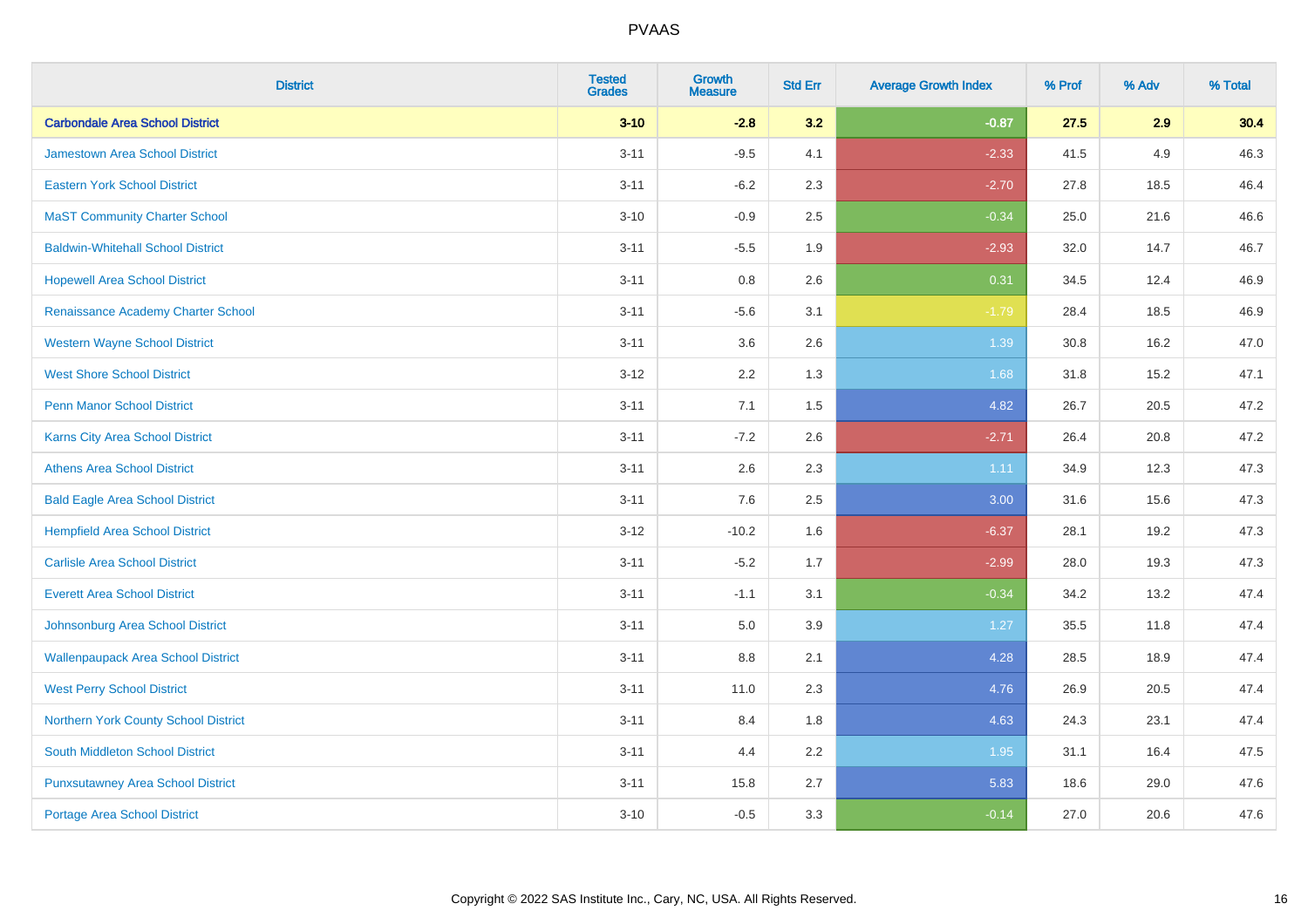| <b>District</b>                                    | <b>Tested</b><br><b>Grades</b> | <b>Growth</b><br><b>Measure</b> | <b>Std Err</b> | <b>Average Growth Index</b> | % Prof | % Adv | % Total |
|----------------------------------------------------|--------------------------------|---------------------------------|----------------|-----------------------------|--------|-------|---------|
| <b>Carbondale Area School District</b>             | $3 - 10$                       | $-2.8$                          | 3.2            | $-0.87$                     | 27.5   | 2.9   | 30.4    |
| Northampton Area School District                   | $3 - 11$                       | 3.2                             | 1.5            | 2.05                        | 29.8   | 17.9  | 47.7    |
| <b>Hollidaysburg Area School District</b>          | $3 - 11$                       | $-2.7$                          | 1.6            | $-1.64$                     | 32.6   | 15.2  | 47.8    |
| <b>Tunkhannock Area School District</b>            | $3 - 11$                       | 1.4                             | 2.0            | 0.71                        | 29.8   | 18.1  | 47.9    |
| <b>Bradford Area School District</b>               | $3 - 12$                       | $-1.8$                          | 2.3            | $-0.79$                     | 31.2   | 16.7  | 47.9    |
| <b>Penncrest School District</b>                   | $3 - 11$                       | 6.0                             | 1.9            | 3.24                        | 31.1   | 16.9  | 48.0    |
| <b>Westmont Hilltop School District</b>            | $3 - 11$                       | $-1.0$                          | 2.8            | $-0.36$                     | 33.3   | 14.7  | 48.0    |
| <b>Reach Cyber Charter School</b>                  | $3 - 11$                       | 1.4                             | 3.6            | 0.40                        | 32.9   | 15.2  | 48.1    |
| <b>Palisades School District</b>                   | $3 - 11$                       | 7.7                             | 2.9            | 2.66                        | 27.8   | 20.3  | 48.1    |
| <b>Lincoln Park Performing Arts Charter School</b> | $7 - 11$                       | $-14.9$                         | 2.7            | $-5.45$                     | 39.3   | 8.9   | 48.2    |
| <b>Clarion-Limestone Area School District</b>      | $3 - 12$                       | $-10.0$                         | 3.6            | $-2.76$                     | 28.3   | 20.0  | 48.3    |
| <b>Lake-Lehman School District</b>                 | $3 - 11$                       | 14.9                            | 2.8            | 5.34                        | 25.8   | 22.5  | 48.3    |
| <b>Gettysburg Area School District</b>             | $3 - 11$                       | $-6.0$                          | 2.0            | $-3.02$                     | 28.8   | 19.6  | 48.5    |
| <b>Annville-Cleona School District</b>             | $3 - 12$                       | 1.1                             | 2.4            | 0.45                        | 34.8   | 13.6  | 48.5    |
| <b>Palmerton Area School District</b>              | $3 - 11$                       | $-0.9$                          | 2.7            | $-0.34$                     | 34.3   | 14.3  | 48.6    |
| <b>Cornwall-Lebanon School District</b>            | $3 - 11$                       | 8.2                             | 1.6            | 5.24                        | 28.0   | 20.5  | 48.6    |
| <b>Girard School District</b>                      | $3 - 11$                       | $-12.3$                         | 2.6            | $-4.76$                     | 29.7   | 18.9  | 48.6    |
| <b>Stroudsburg Area School District</b>            | $3 - 11$                       | 7.5                             | 1.6            | 4.70                        | 30.4   | 18.3  | 48.7    |
| <b>Ephrata Area School District</b>                | $3 - 11$                       | $6.8\,$                         | 1.7            | 4.08                        | 31.6   | 17.1  | 48.8    |
| <b>Fort Leboeuf School District</b>                | $3 - 11$                       | 3.5                             | 2.2            | 1.58                        | 32.0   | 16.8  | 48.8    |
| <b>Southmoreland School District</b>               | $3 - 11$                       | $-12.5$                         | 3.1            | $-4.04$                     | 33.3   | 15.5  | 48.8    |
| <b>Western Beaver County School District</b>       | $3 - 11$                       | $-9.3$                          | 4.2            | $-2.20$                     | 45.1   | 3.9   | 49.0    |
| <b>Newport School District</b>                     | $3 - 12$                       | 3.8                             | 3.3            | 1.17                        | 38.8   | 10.4  | 49.2    |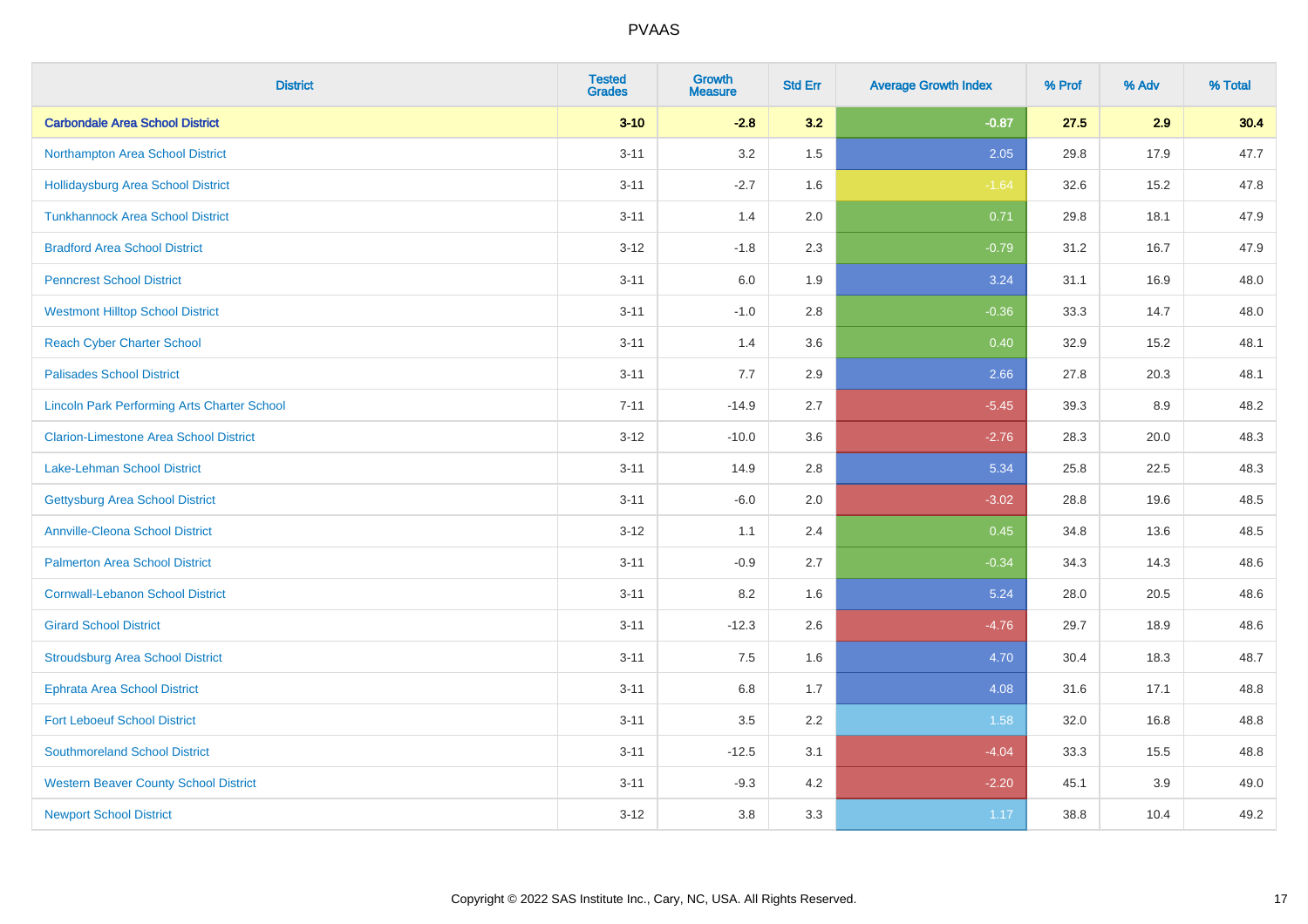| <b>District</b>                          | <b>Tested</b><br><b>Grades</b> | <b>Growth</b><br><b>Measure</b> | <b>Std Err</b> | <b>Average Growth Index</b> | % Prof | % Adv | % Total |
|------------------------------------------|--------------------------------|---------------------------------|----------------|-----------------------------|--------|-------|---------|
| <b>Carbondale Area School District</b>   | $3 - 10$                       | $-2.8$                          | 3.2            | $-0.87$                     | 27.5   | 2.9   | 30.4    |
| <b>Iroquois School District</b>          | $3 - 11$                       | 13.6                            | 2.8            | 4.83                        | 33.3   | 16.0  | 49.4    |
| <b>Middletown Area School District</b>   | $3 - 11$                       | $-3.4$                          | 2.4            | $-1.44$                     | 34.3   | 15.2  | 49.4    |
| <b>Waynesboro Area School District</b>   | $3 - 12$                       | 3.0                             | 1.8            | 1.67                        | 26.0   | 23.5  | 49.5    |
| <b>General Mclane School District</b>    | $3 - 11$                       | $-10.7$                         | 2.4            | $-4.40$                     | 34.0   | 15.6  | 49.6    |
| <b>Valley View School District</b>       | $3 - 11$                       | 9.3                             | 2.2            | 4.18                        | 26.6   | 23.1  | 49.7    |
| <b>Avonworth School District</b>         | $3 - 10$                       | $-6.2$                          | 2.3            | $-2.68$                     | 35.9   | 14.1  | 50.0    |
| <b>Schuylkill Valley School District</b> | $3 - 11$                       | $-1.0$                          | 2.2            | $-0.47$                     | 29.8   | 20.2  | 50.0    |
| <b>Fairfield Area School District</b>    | $3 - 11$                       | $-0.5$                          | 3.6            | $-0.13$                     | 43.9   | 6.1   | 50.0    |
| <b>Wilson Area School District</b>       | $3 - 11$                       | $-0.3$                          | 2.4            | $-0.12$                     | 35.4   | 14.6  | 50.0    |
| South Williamsport Area School District  | $3 - 10$                       | 0.9                             | 3.1            | 0.31                        | 38.4   | 11.6  | 50.0    |
| <b>Upper Adams School District</b>       | $3 - 11$                       | 0.9                             | 2.5            | 0.37                        | 33.0   | 17.0  | 50.0    |
| <b>Bellefonte Area School District</b>   | $3 - 11$                       | 6.7                             | 2.0            | 3.34                        | 28.8   | 21.5  | 50.2    |
| <b>Mifflin County School District</b>    | $3 - 11$                       | 12.3                            | 1.6            | 7.69                        | 35.1   | 15.1  | 50.3    |
| 21st Century Cyber Charter School        | $6 - 12$                       | 6.6                             | 2.1            | 3.16                        | 29.0   | 21.8  | 50.8    |
| <b>Warrior Run School District</b>       | $3 - 11$                       | 10.5                            | 2.7            | 3.86                        | 34.1   | 16.8  | 50.9    |
| <b>Halifax Area School District</b>      | $3 - 11$                       | 5.8                             | 3.5            | 1.64                        | 32.1   | 18.9  | 50.9    |
| Daniel Boone Area School District        | $3 - 12$                       | 0.9                             | 1.9            | 0.46                        | 28.9   | 22.0  | 51.0    |
| Pennsylvania Virtual Charter School      | $3 - 11$                       | 4.4                             | 3.4            | 1.31                        | 29.8   | 21.2  | 51.0    |
| <b>Riverview School District</b>         | $3 - 11$                       | $-13.0$                         | 4.0            | $-3.29$                     | 43.1   | 7.8   | 51.0    |
| Kane Area School District                | $3 - 10$                       | 8.8                             | 2.9            | 3.07                        | 31.4   | 19.8  | 51.2    |
| Mechanicsburg Area School District       | $3 - 11$                       | $-5.7$                          | 1.6            | $-3.48$                     | 35.1   | 16.0  | 51.2    |
| <b>Windber Area School District</b>      | $3 - 11$                       | $-11.9$                         | 3.0            | $-3.94$                     | 41.0   | 10.3  | 51.3    |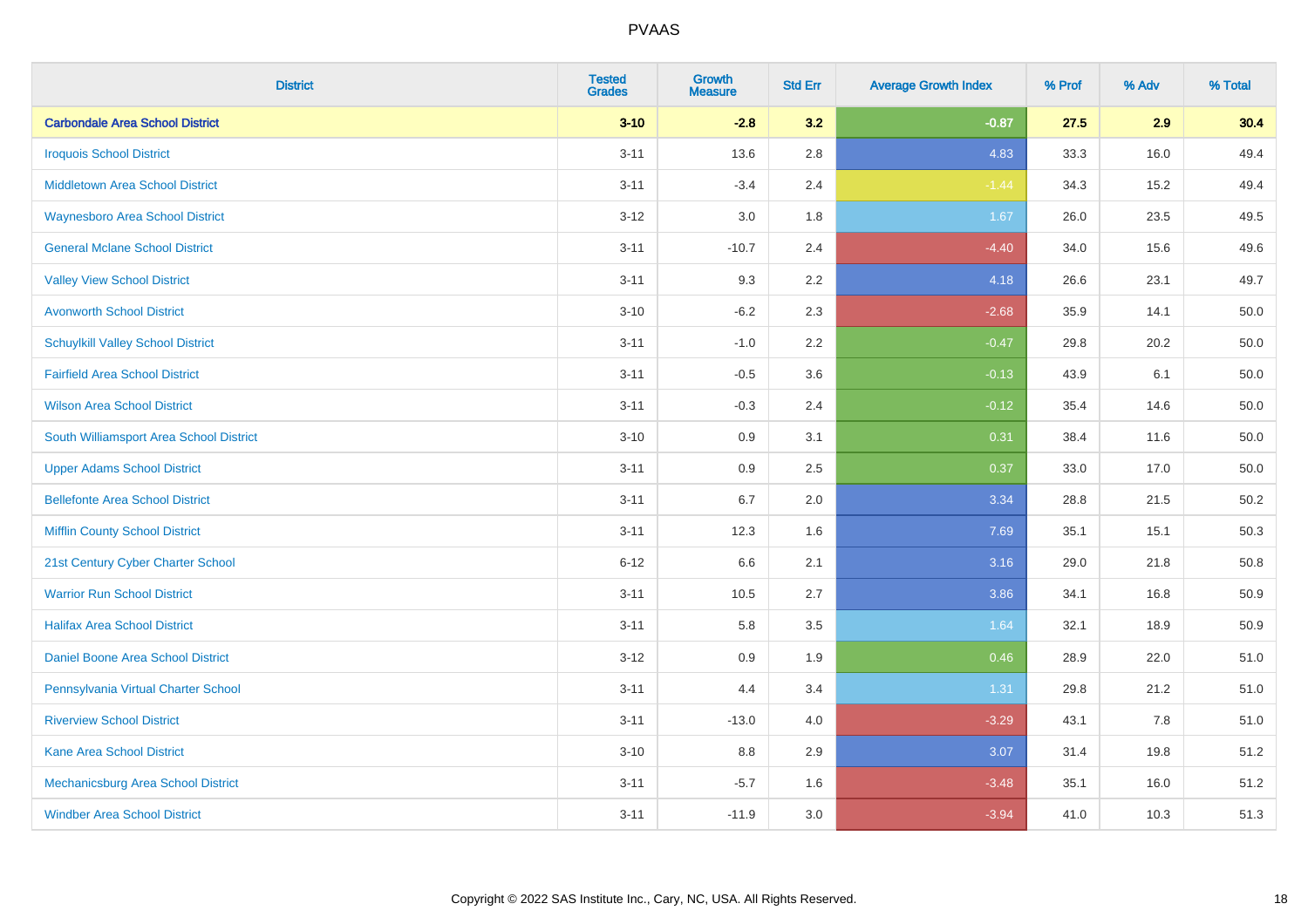| <b>District</b>                                 | <b>Tested</b><br><b>Grades</b> | <b>Growth</b><br><b>Measure</b> | <b>Std Err</b> | <b>Average Growth Index</b> | % Prof | % Adv | % Total |
|-------------------------------------------------|--------------------------------|---------------------------------|----------------|-----------------------------|--------|-------|---------|
| <b>Carbondale Area School District</b>          | $3 - 10$                       | $-2.8$                          | 3.2            | $-0.87$                     | 27.5   | 2.9   | 30.4    |
| <b>Sullivan County School District</b>          | $3 - 10$                       | 2.5                             | 4.3            | 0.58                        | 43.6   | 7.7   | 51.3    |
| <b>Sayre Area School District</b>               | $3 - 11$                       | 5.8                             | 3.2            | 1.81                        | 30.3   | 21.0  | 51.3    |
| <b>Upper Moreland Township School District</b>  | $3 - 11$                       | 1.1                             | 2.0            | 0.56                        | 24.8   | 26.6  | 51.3    |
| <b>Wyalusing Area School District</b>           | $3 - 12$                       | 5.7                             | 3.2            | 1.78                        | 38.6   | 12.9  | 51.4    |
| <b>Bedford Area School District</b>             | $3 - 11$                       | 6.4                             | 2.4            | 2.68                        | 31.0   | 20.6  | 51.6    |
| <b>Dover Area School District</b>               | $3 - 12$                       | 7.1                             | 1.9            | 3.78                        | 33.0   | 18.7  | 51.7    |
| <b>Tamaqua Area School District</b>             | $3 - 12$                       | 6.5                             | 2.4            | 2.72                        | 34.3   | 17.5  | 51.8    |
| <b>Glendale School District</b>                 | $3 - 10$                       | 7.9                             | 3.5            | 2.25                        | 42.6   | 9.3   | 51.8    |
| South Side Area School District                 | $3 - 11$                       | $-0.6$                          | 3.1            | $-0.19$                     | 24.0   | 28.0  | 52.0    |
| Pen Argyl Area School District                  | $3-12$                         | 12.8                            | 2.5            | 5.10                        | 28.5   | 23.8  | 52.3    |
| <b>Allegheny-Clarion Valley School District</b> | $3 - 10$                       | 12.3                            | 4.1            | 3.03                        | 33.3   | 19.0  | 52.4    |
| Pocono Mountain School District                 | $3 - 12$                       | $-4.3$                          | 1.8            | $-2.43$                     | 35.5   | 17.1  | 52.6    |
| <b>Albert Gallatin Area School District</b>     | $3 - 11$                       | $-1.7$                          | 2.3            | $-0.72$                     | 31.9   | 20.7  | 52.7    |
| <b>Slippery Rock Area School District</b>       | $3 - 11$                       | $-3.8$                          | 2.5            | $-1.56$                     | 30.8   | 21.9  | 52.7    |
| <b>Jersey Shore Area School District</b>        | $3 - 11$                       | 0.7                             | 2.5            | 0.27                        | 39.3   | 13.6  | 52.9    |
| Penns Valley Area School District               | $3 - 12$                       | 14.1                            | 2.6            | 5.33                        | 29.6   | 23.3  | 52.9    |
| <b>Spring Grove Area School District</b>        | $3 - 11$                       | 3.9                             | 2.0            | 1.90                        | 30.0   | 23.0  | 53.0    |
| <b>Greencastle-Antrim School District</b>       | $3 - 11$                       | $-0.3$                          | 2.0            | $-0.14$                     | 30.9   | 22.2  | 53.1    |
| <b>Kutztown Area School District</b>            | $3 - 12$                       | 9.3                             | 2.8            | 3.34                        | 38.5   | 14.6  | 53.2    |
| <b>Boyertown Area School District</b>           | $3 - 11$                       | $-2.9$                          | 1.4            | $-2.06$                     | 30.8   | 22.6  | 53.4    |
| <b>South Eastern School District</b>            | $3 - 11$                       | $-1.0$                          | 1.8            | $-0.55$                     | 36.4   | 17.1  | 53.5    |
| <b>Greater Latrobe School District</b>          | $3 - 11$                       | $-14.1$                         | 2.0            | $-7.14$                     | 41.0   | 12.6  | 53.6    |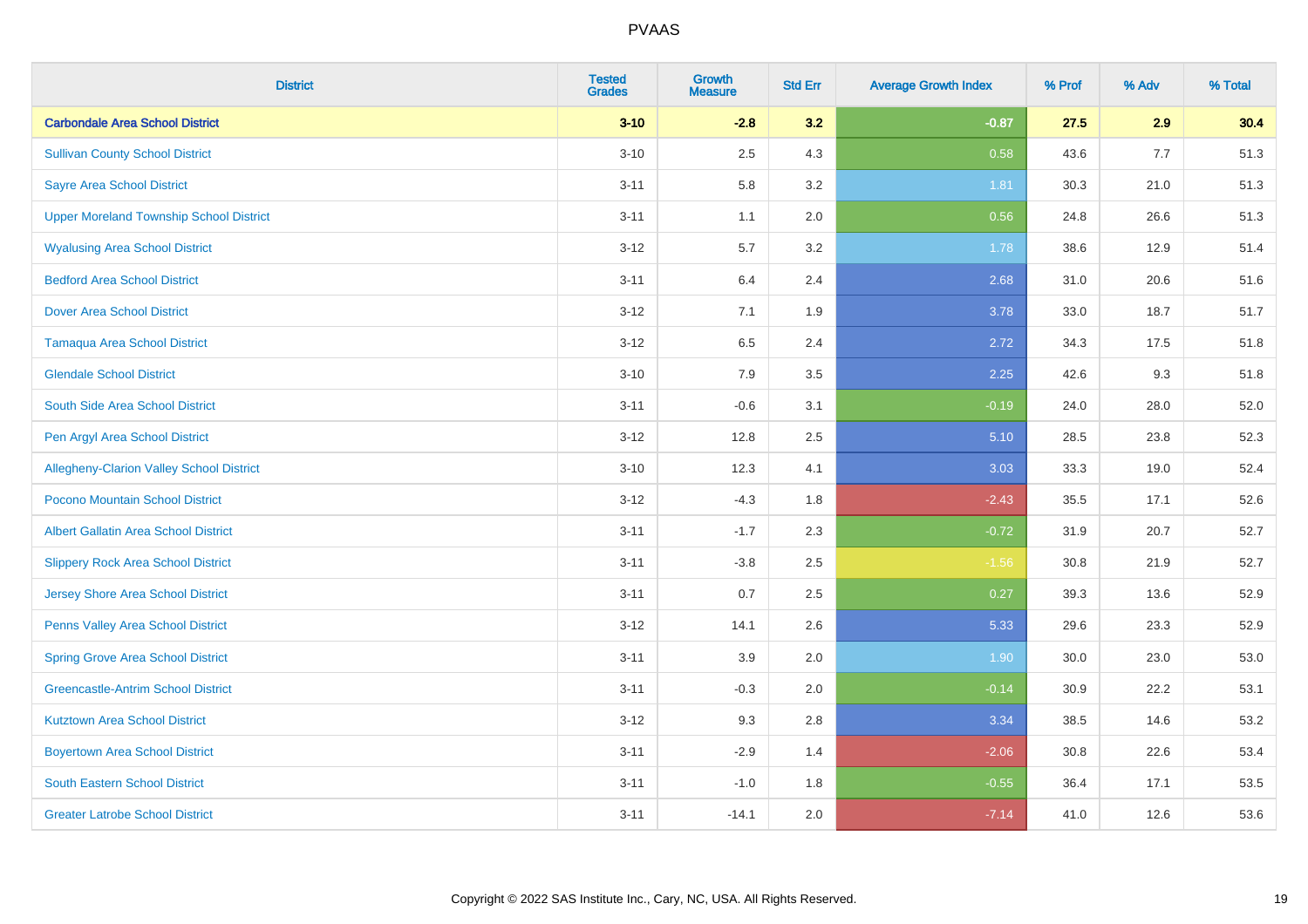| <b>District</b>                             | <b>Tested</b><br><b>Grades</b> | <b>Growth</b><br><b>Measure</b> | <b>Std Err</b> | <b>Average Growth Index</b> | % Prof | % Adv | % Total |
|---------------------------------------------|--------------------------------|---------------------------------|----------------|-----------------------------|--------|-------|---------|
| <b>Carbondale Area School District</b>      | $3 - 10$                       | $-2.8$                          | 3.2            | $-0.87$                     | 27.5   | 2.9   | 30.4    |
| <b>Midd-West School District</b>            | $3 - 11$                       | 3.6                             | 2.6            | 1.42                        | 28.6   | 25.0  | 53.6    |
| <b>Beaver Area School District</b>          | $3 - 10$                       | $-3.0$                          | 2.5            | $-1.16$                     | 25.8   | 27.8  | 53.6    |
| Saint Marys Area School District            | $3 - 11$                       | 6.0                             | 2.2            | 2.69                        | 35.4   | 18.3  | 53.7    |
| <b>Wyomissing Area School District</b>      | $3 - 12$                       | $-2.4$                          | 2.6            | $-0.92$                     | 25.6   | 28.1  | 53.7    |
| Northeastern York School District           | $3 - 11$                       | 3.8                             | 1.8            | 2.11                        | 32.7   | 21.0  | 53.7    |
| East Pennsboro Area School District         | $3 - 11$                       | 4.8                             | 2.1            | 2.26                        | 36.8   | 16.9  | 53.7    |
| <b>Nazareth Area School District</b>        | $3 - 11$                       | $-2.5$                          | 1.7            | $-1.53$                     | 29.2   | 24.6  | 53.8    |
| <b>Quakertown Community School District</b> | $3 - 12$                       | $-4.3$                          | 1.5            | $-2.79$                     | 33.8   | 20.1  | 53.8    |
| <b>Lakeview School District</b>             | $3 - 11$                       | $-1.9$                          | 3.5            | $-0.53$                     | 41.5   | 12.3  | 53.8    |
| <b>Red Lion Area School District</b>        | $3 - 11$                       | 4.5                             | 1.9            | 2.31                        | 32.3   | 21.5  | 53.8    |
| <b>Chichester School District</b>           | $3 - 11$                       | $-1.8$                          | 4.2            | $-0.44$                     | 40.0   | 14.0  | 54.0    |
| <b>Whitehall-Coplay School District</b>     | $3 - 11$                       | 11.8                            | 1.7            | 7.06                        | 32.3   | 21.7  | 54.0    |
| <b>Gateway School District</b>              | $3 - 11$                       | 3.1                             | 2.0            | 1.55                        | 35.7   | 18.5  | 54.2    |
| <b>Dubois Area School District</b>          | $3 - 11$                       | $-2.8$                          | 2.0            | $-1.37$                     | 35.5   | 19.0  | 54.6    |
| <b>Dallas School District</b>               | $3 - 11$                       | 8.1                             | 2.1            | 3.87                        | 32.4   | 22.4  | 54.8    |
| <b>Crestwood School District</b>            | $3 - 11$                       | $-3.4$                          | 2.2            | $-1.52$                     | 33.1   | 21.7  | 54.9    |
| <b>Brockway Area School District</b>        | $3 - 11$                       | $-0.4$                          | 3.5            | $-0.11$                     | 41.2   | 13.8  | 55.0    |
| <b>United School District</b>               | $3 - 11$                       | 6.3                             | 3.3            | 1.89                        | 38.8   | 16.3  | 55.0    |
| <b>Neshaminy School District</b>            | $3 - 11$                       | 8.6                             | 1.3            | 6.56                        | 31.3   | 23.9  | 55.2    |
| Shenango Area School District               | $3 - 11$                       | 1.7                             | 3.2            | 0.52                        | 41.4   | 13.8  | 55.3    |
| <b>Blackhawk School District</b>            | $3 - 11$                       | 2.0                             | 2.3            | 0.87                        | 34.6   | 20.7  | 55.3    |
| <b>Bermudian Springs School District</b>    | $3 - 11$                       | 2.5                             | 2.4            | 1.05                        | 31.8   | 23.5  | 55.3    |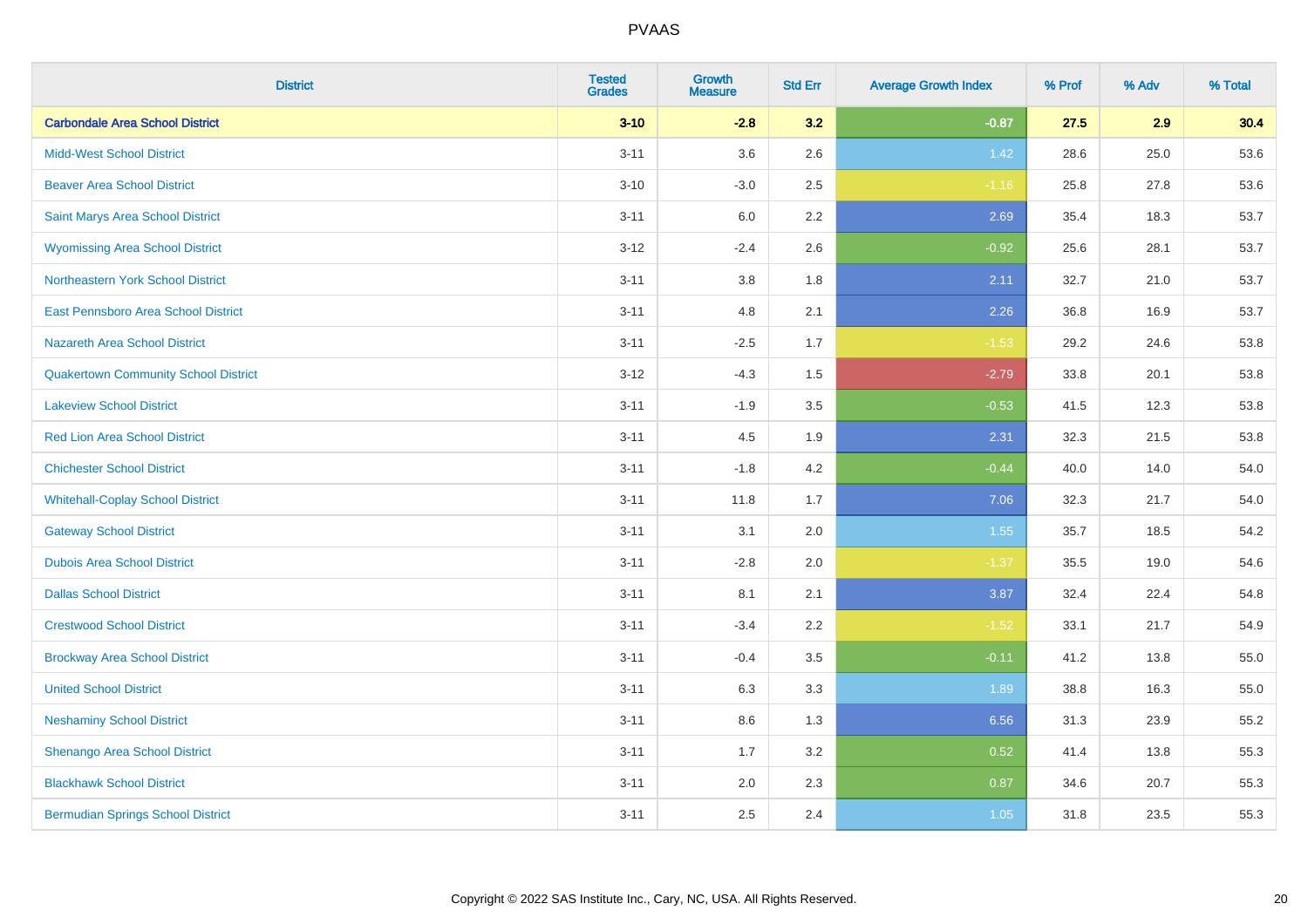| <b>District</b>                                | <b>Tested</b><br><b>Grades</b> | <b>Growth</b><br><b>Measure</b> | <b>Std Err</b> | <b>Average Growth Index</b> | % Prof | % Adv | % Total |
|------------------------------------------------|--------------------------------|---------------------------------|----------------|-----------------------------|--------|-------|---------|
| <b>Carbondale Area School District</b>         | $3 - 10$                       | $-2.8$                          | 3.2            | $-0.87$                     | 27.5   | 2.9   | 30.4    |
| <b>Montour School District</b>                 | $3 - 11$                       | $-6.1$                          | 2.1            | $-2.95$                     | 31.8   | 23.6  | 55.3    |
| <b>Lehighton Area School District</b>          | $3 - 11$                       | 11.4                            | 2.4            | 4.84                        | 30.5   | 24.9  | 55.3    |
| <b>Central York School District</b>            | $3 - 12$                       | 12.9                            | 1.5            | 8.64                        | 31.4   | 24.1  | 55.5    |
| <b>Galeton Area School District</b>            | $3 - 11$                       | 5.4                             | 5.4            | 1.01                        | 33.3   | 22.2  | 55.6    |
| <b>Homer-Center School District</b>            | $3 - 11$                       | 8.8                             | 3.5            | 2.53                        | 38.0   | 17.7  | 55.8    |
| South Western School District                  | $3 - 12$                       | 2.5                             | 1.7            | 1.48                        | 36.2   | 19.7  | 55.9    |
| <b>Wilson School District</b>                  | $3 - 12$                       | 0.5                             | 1.5            | 0.32                        | 30.4   | 25.5  | 55.9    |
| Wilmington Area School District                | $3 - 11$                       | 11.1                            | 3.3            | 3.37                        | 29.8   | 26.2  | 56.0    |
| <b>York Suburban School District</b>           | $3 - 11$                       | 7.4                             | 2.1            | 3.55                        | 24.9   | 31.2  | 56.1    |
| <b>Brandywine Heights Area School District</b> | $3 - 11$                       | 5.8                             | 2.6            | 2.27                        | 27.7   | 28.6  | 56.2    |
| <b>Central Valley School District</b>          | $3 - 10$                       | 4.7                             | 2.6            | 1.83                        | 37.8   | 18.5  | 56.3    |
| <b>Muncy School District</b>                   | $3 - 11$                       | 6.9                             | 3.3            | 2.12                        | 37.6   | 18.8  | 56.4    |
| <b>North East School District</b>              | $3 - 11$                       | $-5.3$                          | 2.7            | $-1.97$                     | 31.7   | 24.8  | 56.4    |
| <b>Wissahickon School District</b>             | $3 - 10$                       | $-5.3$                          | 1.7            | $-3.14$                     | 27.5   | 29.0  | 56.6    |
| <b>Blue Mountain School District</b>           | $3 - 10$                       | 12.2                            | 2.1            | 5.81                        | 30.7   | 26.1  | 56.8    |
| <b>Springfield School District</b>             | $3 - 11$                       | $1.2\,$                         | 1.7            | 0.69                        | 31.8   | 25.2  | 56.9    |
| <b>South Butler County School District</b>     | $3 - 10$                       | 6.3                             | 2.2            | 2.80                        | 37.8   | 19.2  | 57.0    |
| <b>Montoursville Area School District</b>      | $3 - 12$                       | $-8.4$                          | 2.6            | $-3.17$                     | 38.8   | 18.2  | 57.0    |
| <b>Belle Vernon Area School District</b>       | $3 - 11$                       | 11.1                            | 2.3            | 4.88                        | 31.6   | 25.4  | 57.1    |
| <b>Bloomsburg Area School District</b>         | $3 - 10$                       | 4.3                             | 3.4            | 1.26                        | 36.5   | 20.6  | 57.1    |
| <b>Spring Cove School District</b>             | $3 - 11$                       | 9.1                             | 2.4            | 3.77                        | 31.8   | 25.4  | 57.1    |
| <b>Donegal School District</b>                 | $3 - 12$                       | 5.9                             | 2.2            | 2.72                        | 34.1   | 23.1  | 57.2    |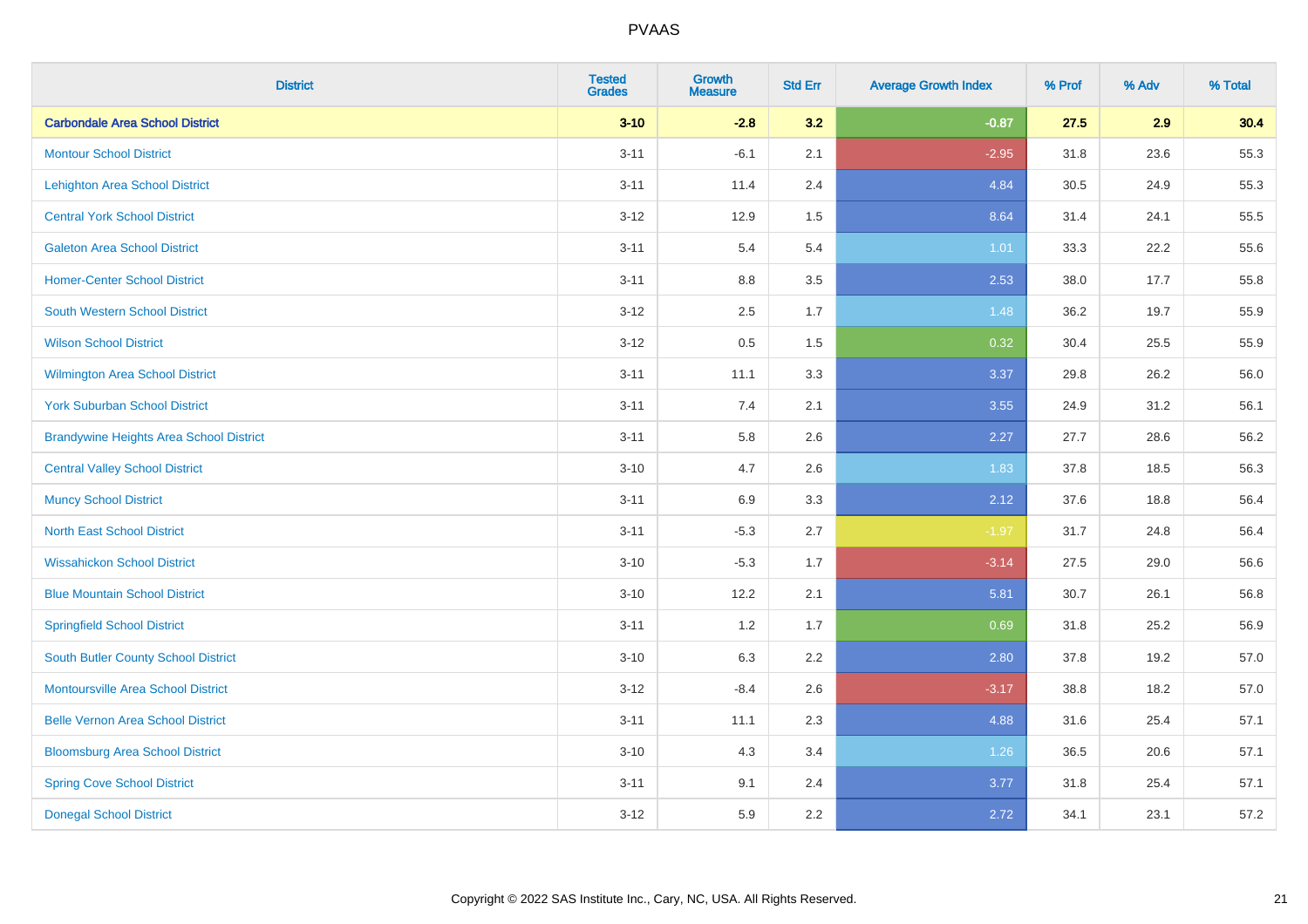| <b>District</b>                                 | <b>Tested</b><br><b>Grades</b> | <b>Growth</b><br><b>Measure</b> | <b>Std Err</b> | <b>Average Growth Index</b> | % Prof | % Adv | % Total |
|-------------------------------------------------|--------------------------------|---------------------------------|----------------|-----------------------------|--------|-------|---------|
| <b>Carbondale Area School District</b>          | $3 - 10$                       | $-2.8$                          | 3.2            | $-0.87$                     | 27.5   | 2.9   | 30.4    |
| <b>Armstrong School District</b>                | $3 - 11$                       | 9.8                             | 1.6            | 6.22                        | 32.8   | 24.6  | 57.4    |
| <b>Lower Dauphin School District</b>            | $3 - 11$                       | 5.3                             | 1.8            | 3.03                        | 30.6   | 26.8  | 57.5    |
| Capital Area School for the Arts Charter School | $9 - 11$                       | 14.2                            | 4.5            | 3.13                        | 27.5   | 30.0  | 57.5    |
| <b>Fleetwood Area School District</b>           | $3 - 10$                       | 10.4                            | 2.0            | 5.19                        | 31.7   | 25.8  | 57.5    |
| <b>Ridgway Area School District</b>             | $3 - 11$                       | $-6.1$                          | 4.0            | $-1.53$                     | 42.2   | 15.6  | 57.8    |
| <b>California Area School District</b>          | $3 - 10$                       | $-13.7$                         | 4.5            | $-3.06$                     | 41.7   | 16.7  | 58.3    |
| <b>Avon Grove Charter School</b>                | $3 - 11$                       | 9.8                             | 3.1            | 3.18                        | 32.4   | 26.0  | 58.4    |
| <b>Abington School District</b>                 | $3 - 10$                       | 0.9                             | 1.6            | 0.57                        | 29.7   | 28.7  | 58.4    |
| <b>Conestoga Valley School District</b>         | $3 - 11$                       | 2.4                             | 1.7            | 1.43                        | 35.0   | 23.5  | 58.5    |
| <b>Twin Valley School District</b>              | $3 - 12$                       | $-3.2$                          | 1.9            | $-1.68$                     | 38.8   | 19.8  | 58.6    |
| <b>Conemaugh Township Area School District</b>  | $3 - 12$                       | 4.8                             | 3.5            | 1.39                        | 30.9   | 27.8  | 58.8    |
| <b>Riverside Beaver County School District</b>  | $3 - 11$                       | $-5.5$                          | 2.7            | $-2.03$                     | 35.8   | 23.2  | 59.0    |
| <b>East Penn School District</b>                | $3 - 11$                       | 8.9                             | 1.2            | 7.61                        | 32.8   | 26.4  | 59.2    |
| <b>Canon-Mcmillan School District</b>           | $3 - 11$                       | $-5.0$                          | 1.5            | $-3.25$                     | 30.8   | 28.5  | 59.3    |
| Northwestern Lehigh School District             | $3 - 11$                       | $-2.4$                          | 2.1            | $-1.14$                     | 41.7   | 17.9  | 59.5    |
| <b>West Chester Area School District</b>        | $3 - 11$                       | $-2.1$                          | 1.2            | $-1.83$                     | 36.4   | 23.2  | 59.6    |
| <b>Pennridge School District</b>                | $3 - 10$                       | 7.4                             | 1.5            | 5.10                        | 32.0   | 27.6  | 59.6    |
| <b>Phoenixville Area School District</b>        | $3 - 11$                       | 7.3                             | 1.8            | 3.96                        | 32.3   | 27.6  | 59.8    |
| <b>Moon Area School District</b>                | $3 - 11$                       | 1.5                             | 1.8            | 0.86                        | 34.5   | 25.5  | 60.0    |
| <b>Bellwood-Antis School District</b>           | $3 - 10$                       | 3.5                             | 2.8            | 1.24                        | 40.9   | 19.4  | 60.2    |
| <b>Indiana Area School District</b>             | $3 - 11$                       | 12.0                            | 2.0            | 5.98                        | 30.0   | 30.4  | 60.3    |
| <b>Perkiomen Valley School District</b>         | $3 - 11$                       | 2.7                             | 1.5            | 1.83                        | 35.0   | 25.3  | 60.3    |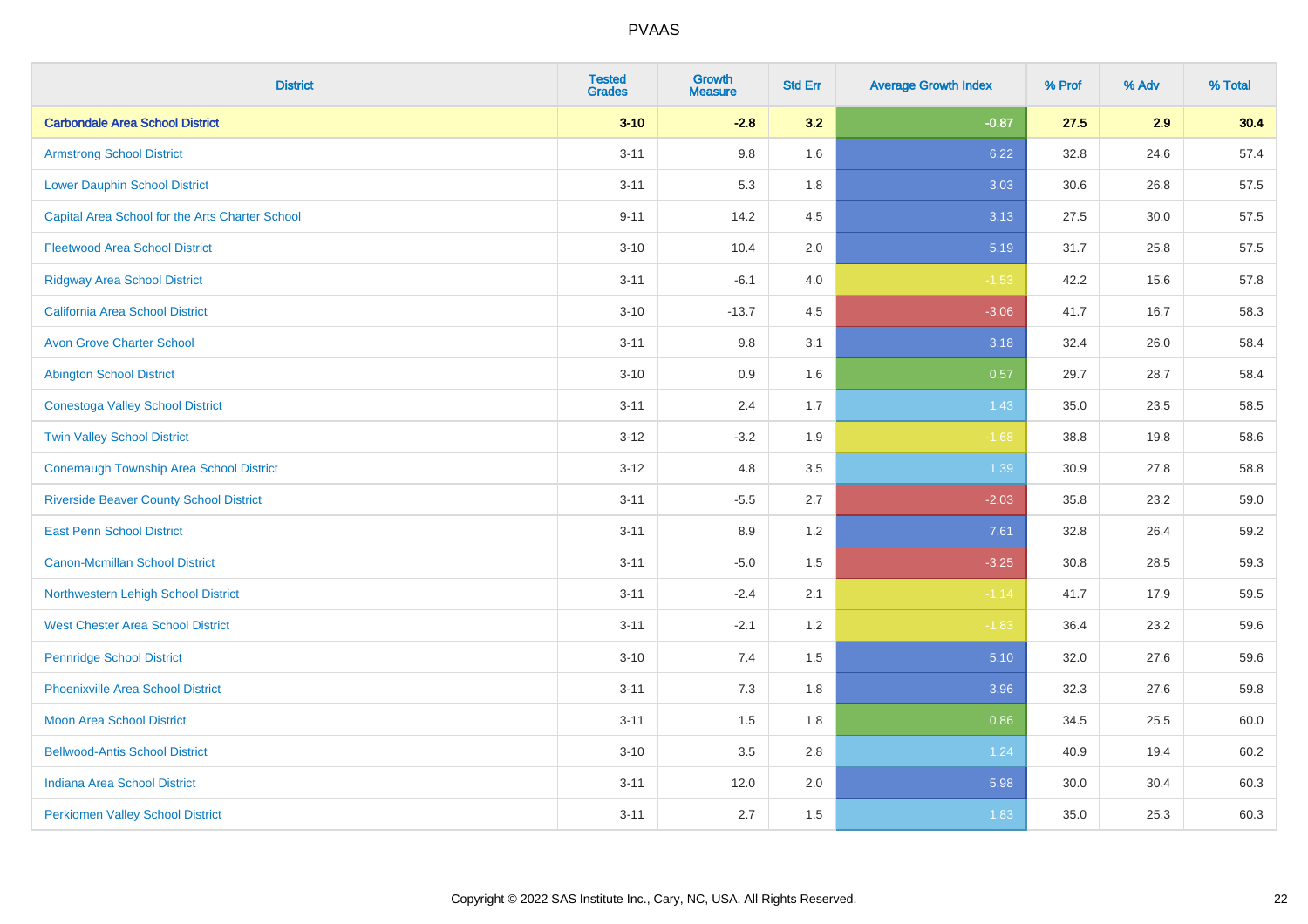| <b>District</b>                             | <b>Tested</b><br><b>Grades</b> | <b>Growth</b><br><b>Measure</b> | <b>Std Err</b> | <b>Average Growth Index</b> | % Prof | % Adv | % Total |
|---------------------------------------------|--------------------------------|---------------------------------|----------------|-----------------------------|--------|-------|---------|
| <b>Carbondale Area School District</b>      | $3 - 10$                       | $-2.8$                          | 3.2            | $-0.87$                     | 27.5   | 2.9   | 30.4    |
| <b>Plum Borough School District</b>         | $3 - 11$                       | $-9.4$                          | 2.4            | $-3.98$                     | 32.9   | 27.4  | 60.4    |
| <b>Cocalico School District</b>             | $3 - 11$                       | 12.3                            | 1.9            | 6.48                        | 28.2   | 32.3  | 60.5    |
| <b>Conewago Valley School District</b>      | $3 - 12$                       | 7.6                             | 1.7            | 4.46                        | 41.3   | 19.4  | 60.6    |
| <b>Brookville Area School District</b>      | $3 - 11$                       | 6.8                             | 3.1            | 2.19                        | 46.1   | 14.6  | 60.7    |
| Pennsylvania Leadership Charter School      | $3 - 11$                       | 8.0                             | 1.9            | 4.22                        | 33.1   | 27.8  | 60.9    |
| <b>Richland School District</b>             | $3 - 11$                       | $-6.9$                          | 2.6            | $-2.63$                     | 40.1   | 20.9  | 61.0    |
| <b>Hermitage School District</b>            | $3 - 12$                       | 14.0                            | 2.5            | 5.59                        | 34.0   | 27.0  | 61.0    |
| <b>Owen J Roberts School District</b>       | $3 - 11$                       | $-3.5$                          | 1.5            | $-2.27$                     | 36.8   | 24.4  | 61.2    |
| <b>Garnet Valley School District</b>        | $3 - 10$                       | 0.2                             | 1.7            | 0.13                        | 34.9   | 26.4  | 61.3    |
| <b>Oley Valley School District</b>          | $3 - 11$                       | 1.4                             | 2.4            | 0.56                        | 37.4   | 23.9  | 61.4    |
| Jenkintown School District                  | $3 - 11$                       | $-7.9$                          | 4.1            | $-1.92$                     | 34.1   | 27.3  | 61.4    |
| <b>Evergreen Community Charter School</b>   | $6 - 11$                       | $-1.1$                          | 4.7            | $-0.23$                     | 34.6   | 26.9  | 61.5    |
| <b>Manheim Township School District</b>     | $3-12$                         | 10.9                            | 1.5            | 7.51                        | 30.9   | 31.0  | 61.9    |
| <b>Parkland School District</b>             | $3 - 11$                       | $-3.7$                          | 1.2            | $-3.17$                     | 31.4   | 30.6  | 62.0    |
| West Jefferson Hills School District        | $3 - 11$                       | 1.9                             | 1.9            | 0.99                        | 34.8   | 27.3  | 62.1    |
| <b>Downingtown Area School District</b>     | $3 - 11$                       | 4.4                             | 1.1            | 4.06                        | 30.1   | 32.0  | 62.2    |
| <b>Coudersport Area School District</b>     | $3 - 11$                       | 14.8                            | 3.4            | 4.33                        | 34.7   | 28.0  | 62.7    |
| <b>Central Columbia School District</b>     | $3 - 12$                       | 0.3                             | 2.3            | 0.12                        | 25.4   | 37.6  | 63.0    |
| <b>Haverford Township School District</b>   | $3 - 11$                       | 1.4                             | 1.4            | 1.05                        | 36.7   | 26.3  | 63.0    |
| <b>Manheim Central School District</b>      | $3 - 11$                       | 12.8                            | 2.0            | 6.52                        | 27.8   | 35.4  | 63.2    |
| <b>Tuscarora School District</b>            | $3 - 11$                       | 13.4                            | 2.2            | 6.20                        | 37.1   | 26.3  | 63.4    |
| <b>North Clarion County School District</b> | $3-12$                         | 3.4                             | 4.1            | 0.83                        | 45.0   | 18.8  | 63.8    |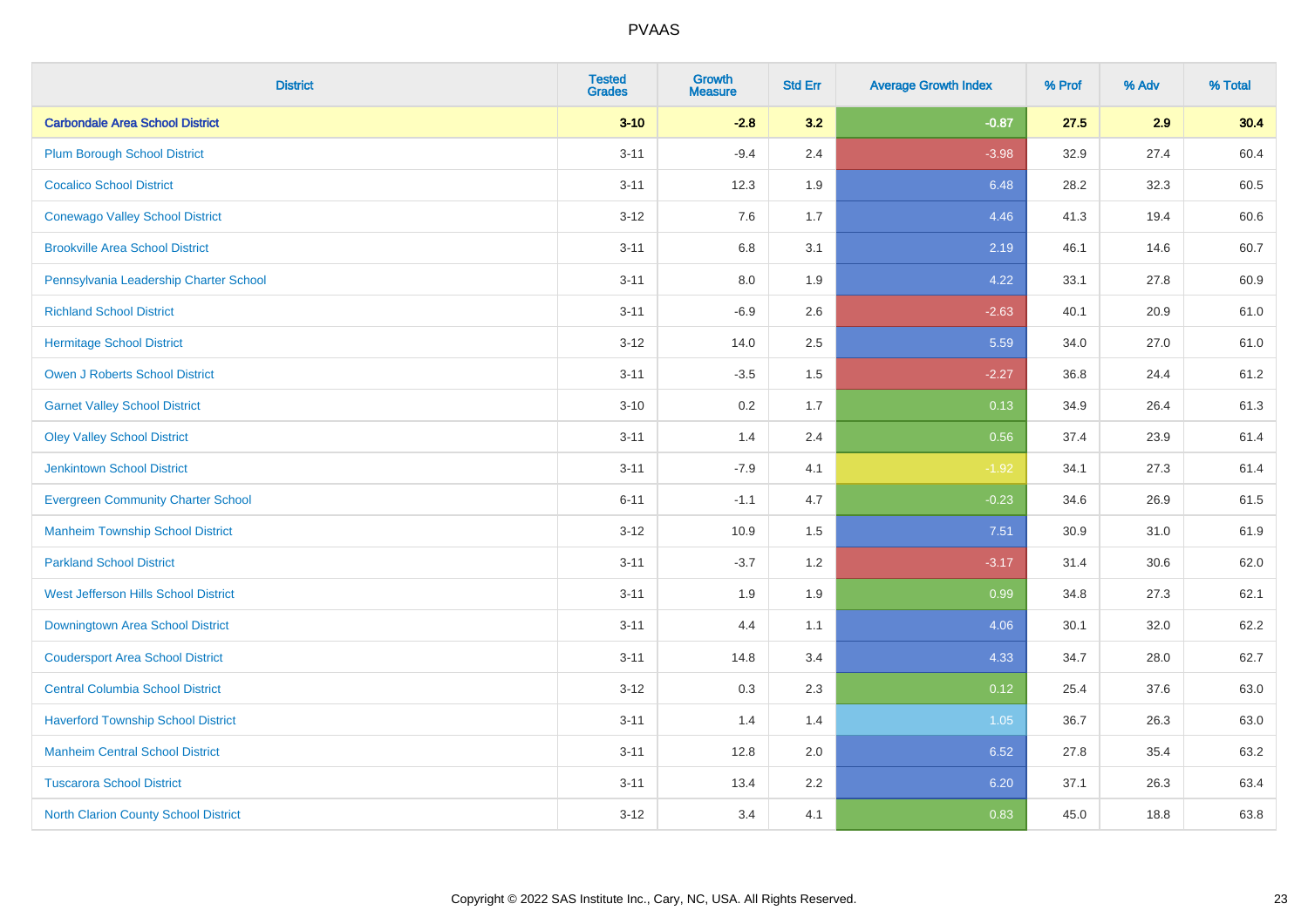| <b>District</b>                           | <b>Tested</b><br><b>Grades</b> | <b>Growth</b><br><b>Measure</b> | <b>Std Err</b> | <b>Average Growth Index</b> | % Prof | % Adv | % Total |
|-------------------------------------------|--------------------------------|---------------------------------|----------------|-----------------------------|--------|-------|---------|
| <b>Carbondale Area School District</b>    | $3 - 10$                       | $-2.8$                          | 3.2            | $-0.87$                     | 27.5   | 2.9   | 30.4    |
| <b>Greenwood School District</b>          | $3 - 11$                       | 11.3                            | 3.6            | 3.14                        | 31.2   | 32.8  | 63.9    |
| <b>Elizabethtown Area School District</b> | $3 - 12$                       | 7.1                             | 1.7            | 4.19                        | 36.4   | 27.6  | 64.0    |
| <b>Warwick School District</b>            | $3 - 11$                       | 21.7                            | 1.8            | 11.76                       | 27.7   | 36.3  | 64.0    |
| <b>Sharpsville Area School District</b>   | $3 - 11$                       | 3.8                             | 3.7            | 1.04                        | 41.1   | 23.2  | 64.3    |
| <b>Benton Area School District</b>        | $3 - 10$                       | 8.1                             | 4.0            | 2.01                        | 35.7   | 28.6  | 64.3    |
| <b>Upper Dauphin Area School District</b> | $3 - 11$                       | 16.5                            | 5.1            | 3.26                        | 37.5   | 26.8  | 64.3    |
| <b>West Allegheny School District</b>     | $3 - 12$                       | 8.6                             | 2.0            | 4.34                        | 37.3   | 27.2  | 64.5    |
| <b>Millcreek Township School District</b> | $3 - 11$                       | 9.1                             | 1.4            | 6.61                        | 34.5   | 30.1  | 64.6    |
| <b>Upper Dublin School District</b>       | $3 - 12$                       | 2.1                             | 1.8            | 1.19                        | 34.7   | 30.0  | 64.7    |
| <b>North Pocono School District</b>       | $3 - 11$                       | 13.1                            | 3.7            | 3.54                        | 31.4   | 33.3  | 64.7    |
| <b>Rose Tree Media School District</b>    | $3 - 10$                       | $-2.8$                          | 2.1            | $-1.33$                     | 35.2   | 29.6  | 64.8    |
| <b>Franklin Regional School District</b>  | $3 - 11$                       | 11.3                            | 1.8            | 6.13                        | 30.0   | 35.0  | 65.0    |
| <b>Norwin School District</b>             | $3 - 11$                       | $-1.1$                          | 1.6            | $-0.70$                     | 37.7   | 27.6  | 65.2    |
| <b>Pennsbury School District</b>          | $3 - 11$                       | 5.6                             | 1.3            | 4.38                        | 37.7   | 27.7  | 65.4    |
| <b>Abington Heights School District</b>   | $3 - 11$                       | 6.7                             | 1.7            | 4.00                        | 33.8   | 31.7  | 65.5    |
| <b>Saucon Valley School District</b>      | $3 - 11$                       | 18.9                            | 2.2            | 8.48                        | 26.0   | 39.6  | 65.6    |
| <b>Tyrone Area School District</b>        | $3 - 12$                       | 29.2                            | 2.3            | 12.86                       | 36.6   | 29.1  | 65.7    |
| <b>Seneca Valley School District</b>      | $3 - 11$                       | 0.8                             | 1.4            | 0.54                        | 40.6   | 25.2  | 65.8    |
| <b>Quaker Valley School District</b>      | $3 - 11$                       | 12.2                            | 2.5            | 4.90                        | 39.5   | 26.4  | 65.9    |
| <b>West Branch Area School District</b>   | $3 - 11$                       | 17.0                            | 3.3            | 5.20                        | 47.1   | 19.1  | 66.2    |
| North Penn School District                | $3 - 11$                       | 17.6                            | 1.0            | 17.53                       | 30.8   | 35.7  | 66.4    |
| <b>Montrose Area School District</b>      | $3 - 10$                       | 12.3                            | 2.8            | 4.41                        | 37.8   | 28.9  | 66.7    |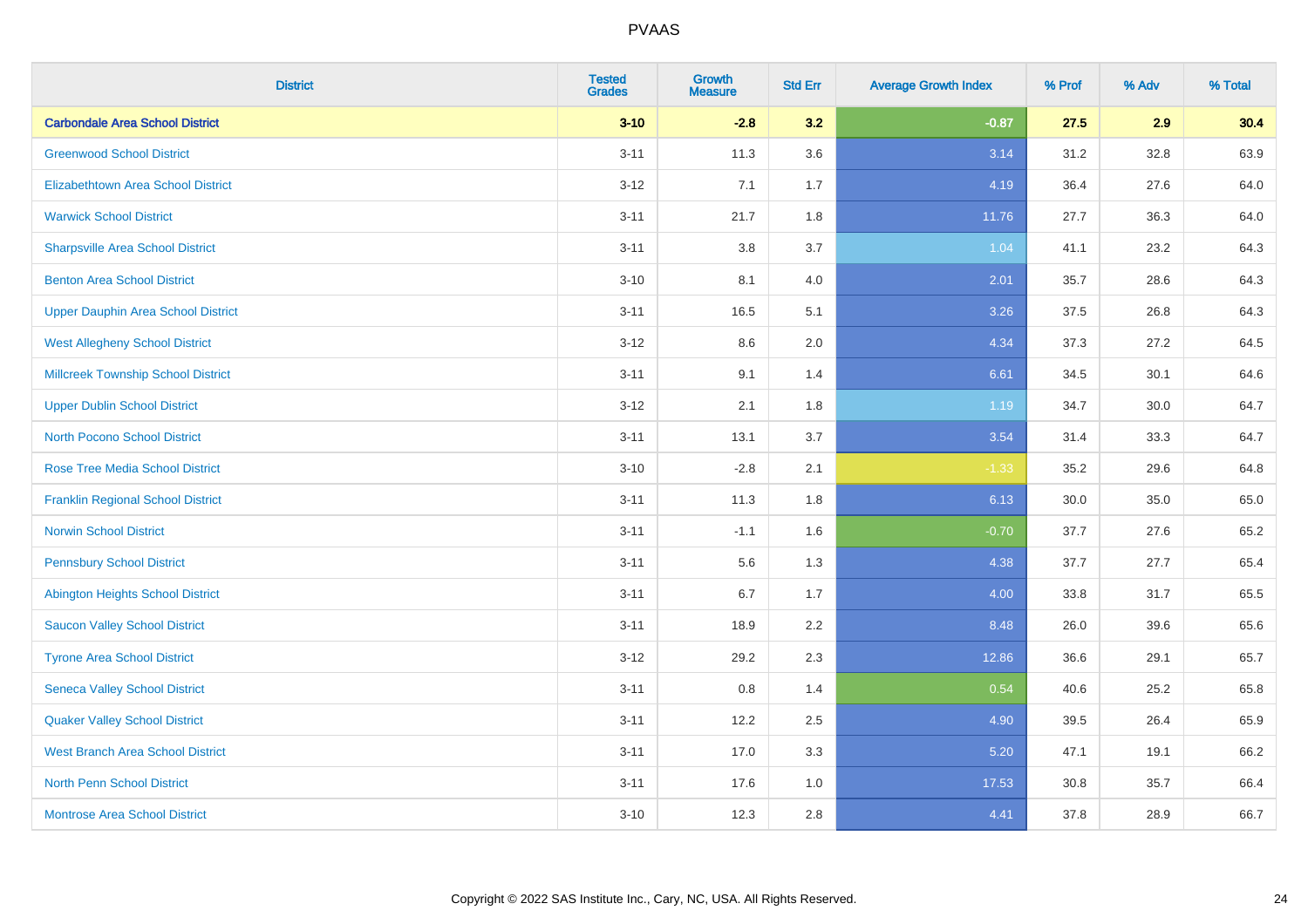| <b>District</b>                               | <b>Tested</b><br><b>Grades</b> | <b>Growth</b><br><b>Measure</b> | <b>Std Err</b> | <b>Average Growth Index</b> | % Prof | % Adv | % Total |
|-----------------------------------------------|--------------------------------|---------------------------------|----------------|-----------------------------|--------|-------|---------|
| <b>Carbondale Area School District</b>        | $3 - 10$                       | $-2.8$                          | 3.2            | $-0.87$                     | 27.5   | 2.9   | 30.4    |
| <b>Pequea Valley School District</b>          | $3 - 11$                       | 18.0                            | 3.1            | 5.74                        | 29.2   | 37.5  | 66.7    |
| <b>Hempfield School District</b>              | $3 - 11$                       | 13.4                            | 1.3            | 10.53                       | 29.9   | 36.8  | 66.7    |
| <b>Southern York County School District</b>   | $3 - 11$                       | 15.5                            | 1.8            | 8.48                        | 37.6   | 29.2  | 66.8    |
| <b>Upper Merion Area School District</b>      | $3 - 11$                       | 14.0                            | 2.0            | 7.15                        | 34.4   | 32.6  | 67.0    |
| <b>Avon Grove School District</b>             | $3 - 10$                       | 7.6                             | 1.4            | 5.29                        | 33.7   | 33.2  | 67.0    |
| Southern Lehigh School District               | $3 - 11$                       | $-4.1$                          | 2.1            | $-1.94$                     | 39.3   | 28.0  | 67.2    |
| <b>Freeport Area School District</b>          | $3 - 10$                       | $-0.2$                          | 2.1            | $-0.10$                     | 37.4   | 29.8  | 67.2    |
| <b>Great Valley School District</b>           | $3 - 11$                       | 5.4                             | 2.0            | 2.77                        | 33.8   | 33.5  | 67.3    |
| <b>Council Rock School District</b>           | $3 - 11$                       | 13.5                            | 1.1            | 12.27                       | 32.0   | 35.4  | 67.4    |
| <b>Bethel Park School District</b>            | $3 - 11$                       | $-4.4$                          | 1.7            | $-2.62$                     | 40.1   | 27.3  | 67.4    |
| <b>Littlestown Area School District</b>       | $3 - 11$                       | 28.7                            | 2.4            | 11.83                       | 38.4   | 29.3  | 67.7    |
| Lampeter-Strasburg School District            | $3 - 12$                       | 11.0                            | 1.9            | 5.69                        | 35.4   | 32.3  | 67.7    |
| <b>Springfield Township School District</b>   | $3 - 11$                       | $-3.9$                          | 3.1            | $-1.27$                     | 37.2   | 30.8  | 68.1    |
| <b>Clearfield Area School District</b>        | $3 - 10$                       | $-1.3$                          | 3.7            | $-0.34$                     | 43.9   | 24.6  | 68.4    |
| <b>Delaware Valley School District</b>        | $3 - 11$                       | 15.7                            | 1.6            | 9.62                        | 36.7   | 32.1  | 68.8    |
| <b>Mars Area School District</b>              | $3 - 10$                       | 6.6                             | 1.9            | 3.45                        | 36.7   | 32.4  | 69.1    |
| <b>Berlin Brothersvalley School District</b>  | $3 - 11$                       | 19.6                            | 4.0            | 4.93                        | 28.3   | 41.3  | 69.6    |
| <b>Methacton School District</b>              | $3 - 11$                       | 11.0                            | 1.6            | 6.94                        | 36.0   | 33.6  | 69.6    |
| <b>Souderton Area School District</b>         | $3 - 11$                       | 18.5                            | 1.4            | 12.86                       | 39.2   | 31.2  | 70.4    |
| <b>Wallingford-Swarthmore School District</b> | $3 - 10$                       | 5.0                             | 2.2            | 2.25                        | 33.3   | 37.1  | 70.4    |
| South Fayette Township School District        | $3 - 11$                       | 6.0                             | 1.8            | 3.33                        | 32.2   | 38.3  | 70.5    |
| <b>Cumberland Valley School District</b>      | $3 - 12$                       | 18.6                            | 1.2            | 15.79                       | 31.3   | 39.2  | 70.5    |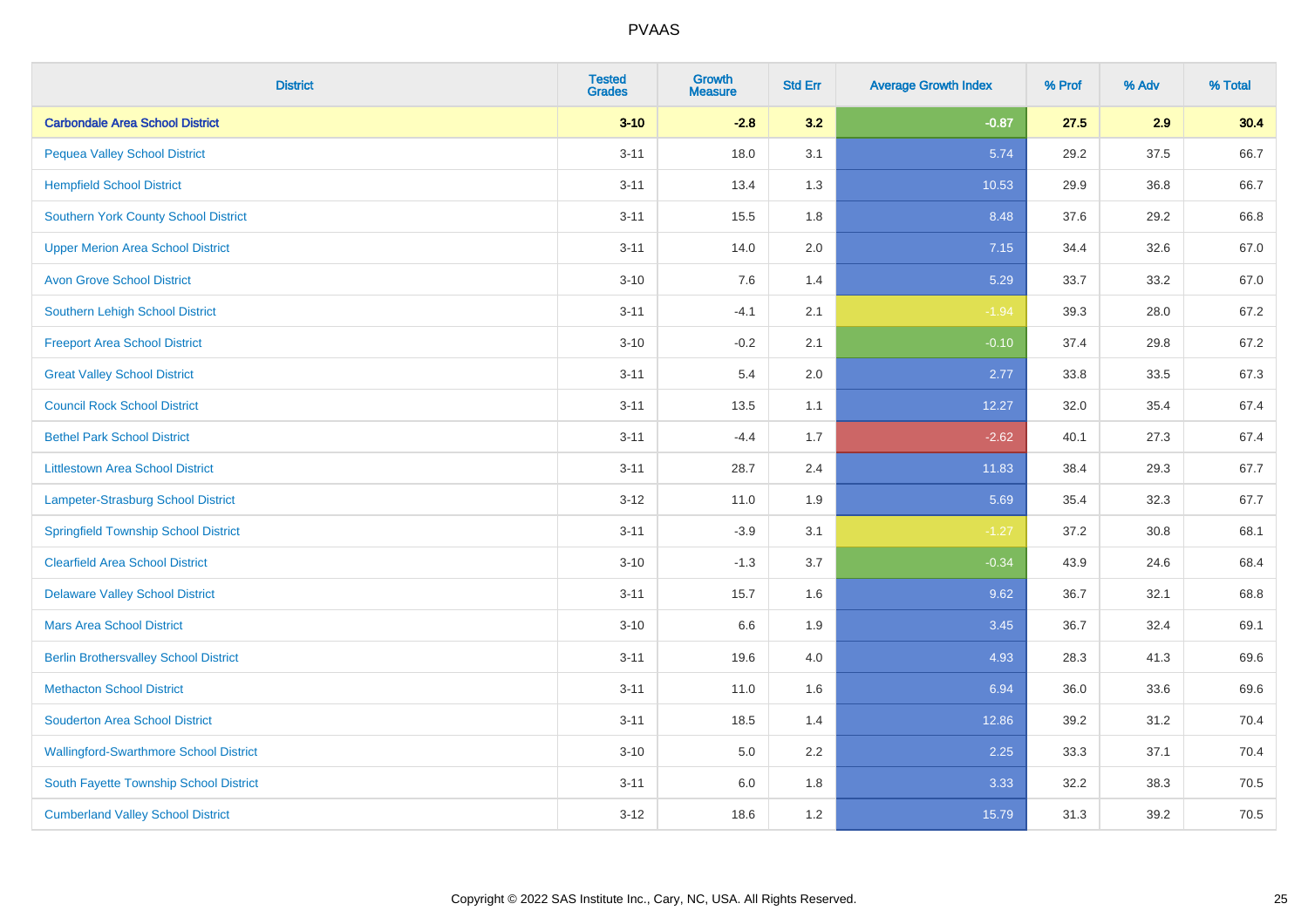| <b>District</b>                                 | <b>Tested</b><br><b>Grades</b> | <b>Growth</b><br><b>Measure</b> | <b>Std Err</b> | <b>Average Growth Index</b> | % Prof | % Adv | % Total |
|-------------------------------------------------|--------------------------------|---------------------------------|----------------|-----------------------------|--------|-------|---------|
| <b>Carbondale Area School District</b>          | $3 - 10$                       | $-2.8$                          | 3.2            | $-0.87$                     | 27.5   | 2.9   | 30.4    |
| <b>Oswayo Valley School District</b>            | $3 - 12$                       | 9.9                             | 5.1            | 1.93                        | 26.5   | 44.1  | 70.6    |
| <b>Colonial School District</b>                 | $3 - 11$                       | 22.1                            | 1.6            | 13.55                       | 27.2   | 43.5  | 70.6    |
| <b>Tredyffrin-Easttown School District</b>      | $3 - 10$                       | 8.7                             | 2.4            | 3.57                        | 35.2   | 35.8  | 71.0    |
| <b>Dallastown Area School District</b>          | $3 - 11$                       | 19.9                            | 1.4            | 14.14                       | 36.8   | 34.2  | 71.0    |
| <b>Radnor Township School District</b>          | $3 - 12$                       | 7.5                             | 1.9            | 4.03                        | 33.0   | 38.3  | 71.3    |
| <b>Lower Moreland Township School District</b>  | $3 - 11$                       | 8.7                             | 2.0            | 4.35                        | 38.2   | 33.2  | 71.4    |
| <b>Eastern Lancaster County School District</b> | $3 - 12$                       | 2.9                             | 3.2            | 0.91                        | 35.2   | 36.4  | 71.6    |
| <b>Lewisburg Area School District</b>           | $3 - 11$                       | 1.7                             | 2.4            | 0.72                        | 35.9   | 35.9  | 71.8    |
| <b>Loyalsock Township School District</b>       | $3-12$                         | 26.7                            | 2.7            | 9.92                        | 36.8   | 35.1  | 71.9    |
| <b>Penn-Trafford School District</b>            | $3 - 11$                       | 2.9                             | 1.8            | 1.68                        | 46.3   | 26.2  | 72.5    |
| Palmyra Area School District                    | $3 - 11$                       | 16.2                            | 1.8            | 9.02                        | 38.8   | 34.0  | 72.8    |
| North Allegheny School District                 | $3 - 11$                       | 18.0                            | 1.3            | 14.25                       | 30.5   | 42.9  | 73.4    |
| <b>Camp Hill School District</b>                | $3 - 12$                       | 20.7                            | 2.9            | 7.00                        | 32.3   | 41.4  | 73.7    |
| <b>Marple Newtown School District</b>           | $3 - 11$                       | 20.6                            | 2.3            | 8.95                        | 31.1   | 42.7  | 73.8    |
| <b>Wayne Highlands School District</b>          | $3 - 11$                       | 22.5                            | 2.5            | 9.16                        | 33.8   | 40.4  | 74.2    |
| Fox Chapel Area School District                 | $3 - 11$                       | 17.6                            | 1.9            | 9.47                        | 22.9   | 52.0  | 74.9    |
| <b>Harbor Creek School District</b>             | $3 - 11$                       | 13.4                            | 2.3            | 5.80                        | 34.5   | 40.7  | 75.2    |
| <b>Spring-Ford Area School District</b>         | $3 - 11$                       | 16.6                            | 1.2            | 14.02                       | 30.4   | 45.3  | 75.7    |
| <b>Central Bucks School District</b>            | $3 - 11$                       | 15.5                            | 0.9            | 17.94                       | 34.8   | 41.4  | 76.2    |
| <b>Upper Saint Clair School District</b>        | $3 - 11$                       | 13.8                            | 1.8            | 7.86                        | 32.2   | 44.5  | 76.7    |
| <b>Fairview School District</b>                 | $3 - 11$                       | 8.3                             | 2.4            | 3.43                        | 41.9   | 34.9  | 76.7    |
| <b>Peters Township School District</b>          | $3 - 11$                       | 14.1                            | 1.7            | 8.16                        | 35.2   | 41.6  | 76.8    |